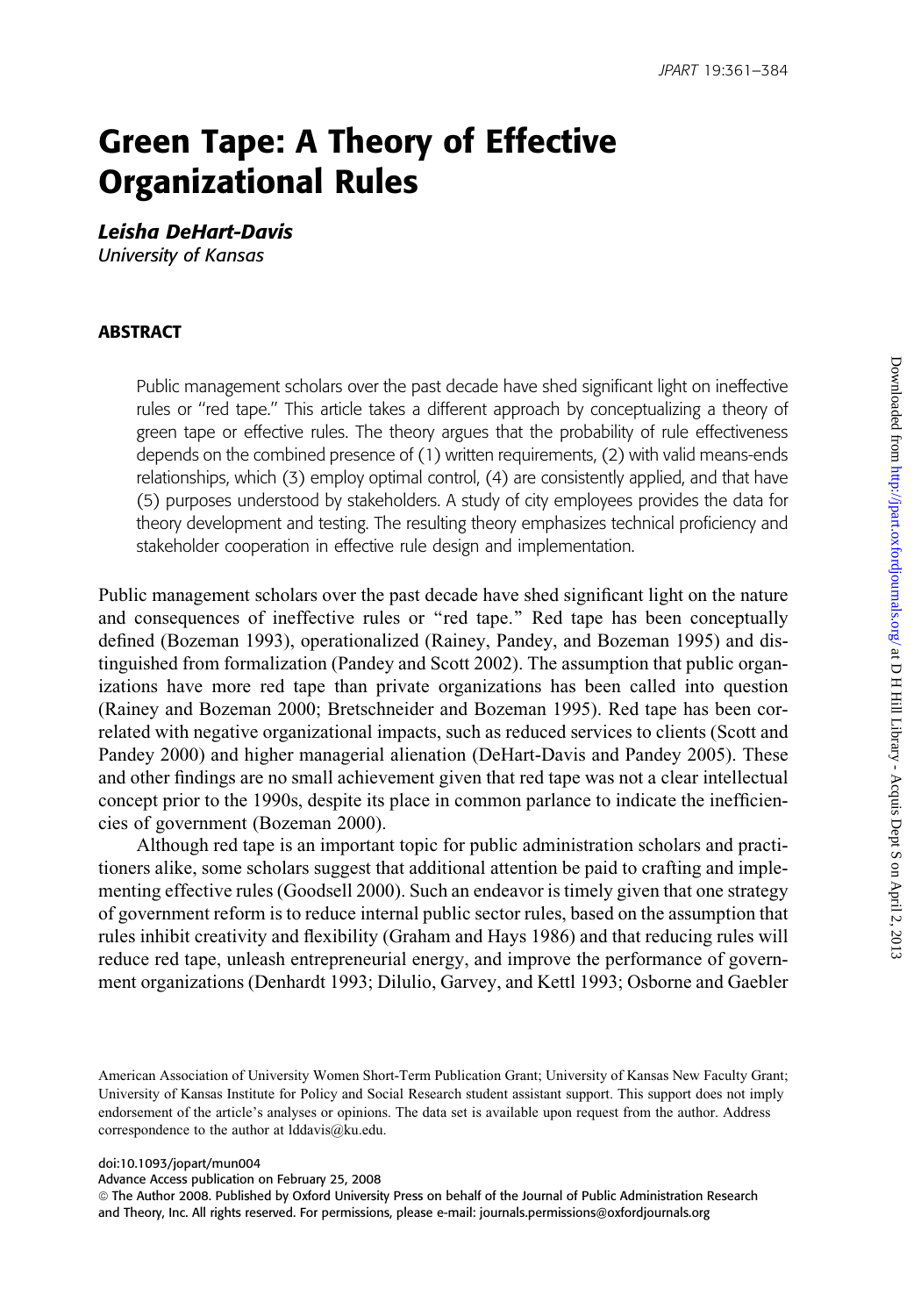1992). These arguments view rules as a whole without considering individual rule attributes that may lend themselves to more or less organizational benefit. Thus, advice to cut internal rules without theory or evidence as to the functions of rule attributes throws the proverbial baby out with the bathwater and ignores evidence that rules have positive social psychological effects for employees (Adler and Borys 1996; Michaels et al. 1988; Organ and Greene 1981; Podsakoff, Williams, and Todor 1986).

Another limitation to government reform perspectives, as well as the red tape literature, is the disproportionate focus on middle- and upper-level managers. This focus excludes the majority of organizational members who reside at lower organizational levels and experience bureaucratic structure very differently (Argryis 1964; Gouldner 1954). Although upper management perspectives on rules and reform are valuable, they provide an incomplete and biased portrait of these critical public administration issues (Walker and Enticott 2004).

This article begins to fill these knowledge gaps by identifying a theory of effective organizational rules—referred to here as green tape<sup>1</sup>—based on a wider range of hierarchical perspectives.2 Effective rules are labeled green tape to contrast with red tape: whereas red tape pertains to organizational pathology, green tape is envisioned as part of normal bureaucracy. With this ''stop-go'' distinction in mind, green tape is delineated by five attributes:

(1) Written requirements, (2) with valid means-ends relationships, which (3) employ optimal control, (4) are consistently applied, and have (5) purposes understood by stakeholders.

These attributes are expected to make rules technically capable as well as acceptable to stakeholders, those who must explain, enforce, or comply with rules. The consideration of stakeholder reactions is consistent with the notion that private acceptance of authority furthers voluntary compliance (Weber 1968, 251) and that eliciting such cooperation is far more efficient and effective than coercing it (Tyler 2006, 376). Each attribute is expected to contribute to rule performance, with the combined presence of all attributes anticipated to increase the probability of rule effectiveness.

This article outlines the empirical and theoretical foundations of green tape theory and provides a preliminary test of the theory's validity. The data for conceptualizing green tape were collected during a study of the employees of four cities in a Midwestern U.S. state. Open-ended interviews were conducted with a subset of employees in each city ( $n = 90$ ) to explore normative judgments of workplace rules. The interview data were analyzed to identify patterns of effective rule attributes, which were then translated into a theory of green tape with support from a range of social science literatures. The interview data were also used to develop a mail survey instrument, which was distributed to all employees of the four cities. Bivariate correlations and principle component analysis of the mail survey data ( $n = 645$ ) provide an initial empirical test of construct validity.

The article is organized as follows. The first section describes the study design. The second section reports the patterns of effective rule attributes that surfaced during interviews and elaborates and extends these rule attributes using concepts and evidence from

<sup>1</sup> Bozeman (1993, 276) refers to organizationally beneficial rules as white tape, a term not used here because of the theoretical emphasis on rule effectiveness and not organizational beneficence.

<sup>2</sup> The term ''rule'' applies here to policies governing organizational activity that emanate down from the top of an organization (Ouchi 1980). This emphasis excludes group norms, which represent forms of social control that are informally derived and enforced (Axelrod 1986; Feldman 1984).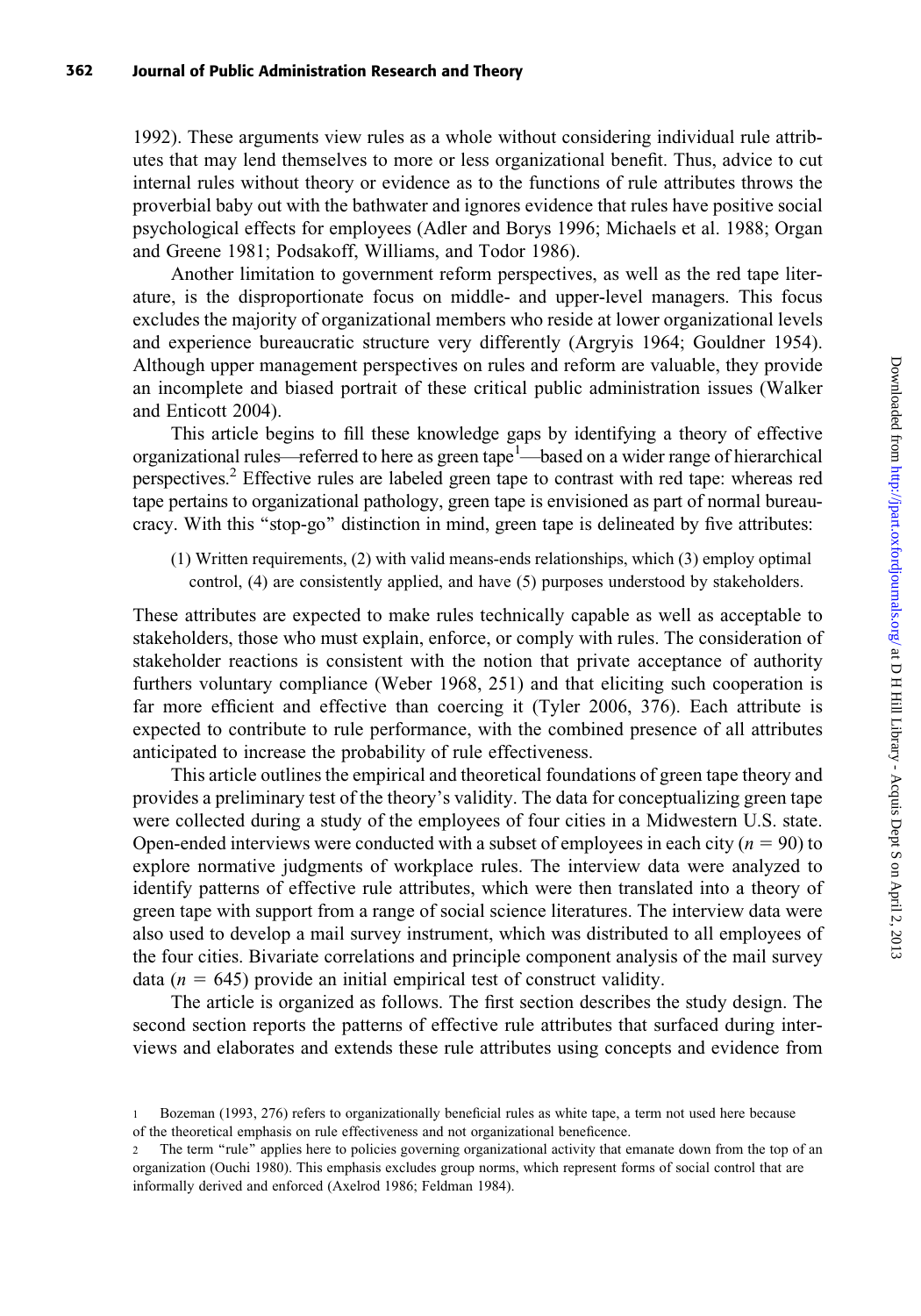a range of social science literatures. The third section reports the results of testing the theory's construct validity. The fourth and final section discusses contributions of the theory and directions for future research.

#### RESEARCH DESIGN

Green tape theory is developed and its construct validity tested using qualitative and quantitative data gathered from a study of the employees of four cities in a Midwestern U.S. state: a small city with an agricultural economy (City A); a slightly larger, but still small city with a light industrial economic base (City B); a mid-size city located near a military base (City C); and an affluent metropolitan city (City D). The study's qualitative data were collected through open-ended semi-structured interviews with a subset of employees in each city ( $n =$ 90). Quantitative data were collected by a mail survey distributed to all employees of each city ( $n = 645$ ). The study was conducted between June 2005 and December 2006.

Within each city, interview invitations were sent to a random sample of employees. Employees who volunteered to be interviewed were asked in advance to think on their opinions of workplace rules, both good and bad. Interviews were held in the conference rooms of buildings selected for their location away from employee worksites. At the outset of the interview, the researcher explained the study purposes, the confidentiality of results, and the interview consent form and provided the employee the chance to ask questions about the study. Once the interview consent form was signed by both researcher and employee, the employee was asked about their role in the organization and the type of rules they encountered in their workplace. Employees were encouraged to construe rules broadly: candidates for discussion could include ordinance, policy or regulation, issued by the city, department, or externally. Employees were then asked to discuss workplace rules they considered good and bad, however they defined those terms. This approach sought to give voice to employee perceptions of rule quality, as opposed to anchoring their responses in preexisting theory (Glaser and Strauss 1999).

The mail survey distributed to city employees asked questions related to perceptions of workplace rules. The survey process began with an alert letter from the city manager's office to employees expressing support for the study and encouraging participation. Within 2 weeks, an envelope was attached to employee paychecks that contained a cover letter from the researcher inviting survey participation and stressing the confidentiality of results, the mail survey, a stamped return envelope addressed to the researcher's university, and a postcard with a survey identification number that employees were asked to return separately from the mail survey.<sup>3</sup> The postcard's purpose was to track responses to the survey

<sup>3</sup> A reviewer raised the concern that paycheck distribution would intimidate city employees into survey completion. The choice of survey distribution through paychecks was made in partnership with city managers, who volunteered to include their cities in the study in order to generate employee feedback on a range of workplace issues, for example, performance evaluation processes, career banding systems, and potential policy changes. Paycheck distribution was selected in comparison with distribution to home addresses (which was deemed a violation of employee privacy) and departmental distribution (which raised concerns that employees might be unintentionally or intentionally discouraged to participate if seen taking or declining to take a survey package). Self-addressed stamped return envelopes mailed directly to the principle investigator also offered the advantage of anonymity to superiors since supervisors and managers had no way of knowing who did or did not participate. The results of survey and interview data analysis suggest that employees viewed study participation as a mechanism for expressing their voice in a way that they could not do otherwise. For example, critical written comments far outnumbered positive comments, with several employees attaching a page of typed comments to their surveys.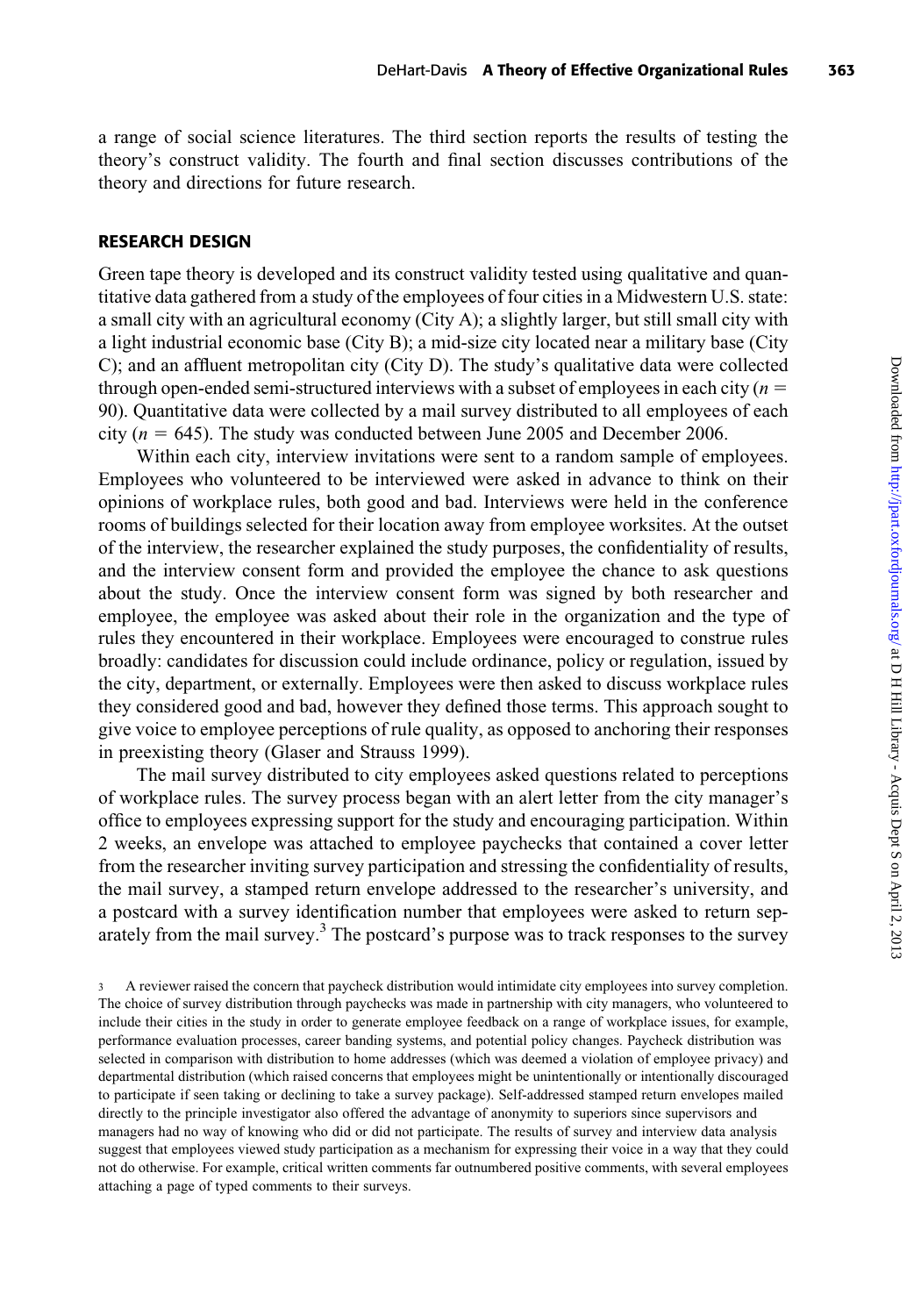without linking survey results to employee identities. This process produced response rates of 61% in City A, 83% in City B, 43% in City C, and 45% in City D. These differential response rates may be a function of city size and thus the ease of encouraging survey participation: Cities A and B have fewer employees, whereas Cities C and D have more employees. The overall response rate was  $49\%$  ( $n = 645$ ) out of a sampling frame of 1,325.

## QUALITATIVE ANALYSIS AND INTERPRETATION

The theoretical elements of effective rules were identified using a grounded theory approach. Grounded theory is an inductive method that translates evidence into theory (Glaser and Strauss 1999). The translation process involves identifying and categorizing patterns in the data and integrating those categorized patterns into theory. The path from identifying patterns to developing theory is nonlinear and iterative: patterns are identified and categorized simultaneously, categories are constantly revised, and evidence is continually revisited to identify new patterns.

The interview data collected by this study were analyzed using ATLAS.ti, a grounded theory software that enables researcher to easily explore, code, extract, and compare excerpts from data. The resulting analysis yielded five rule attributes that tended to foster employee judgments of city rules. Specifically, city employees tended to evaluate rules as ''good'' or ''bad'' according to whether they were (1) written, (2) designed with valid means-ends relationships, (3) employed optimal (as opposed to excessive) control, (4) were consistently applied, and (5) had purposes that the employee understood. These attributes are discussed below with support from selected interview excerpts (tables 1–5), as well as social science theories that identify potential mechanisms by which rule attributes increase the probability of rule effectiveness.

## Written Rules

One criterion by which city employees evaluated rules was the extent to which they were written. Written rules were valued for their ability to empower rule implementation, both by validating rule requirements to the regulated and neutralizing the appearance of authority. Unwritten rules—of which city workers seemed keenly aware—were viewed as incapable of fulfilling these functions and sometimes working against them.

For example, a plans examiner noted her inability to enforce unwritten city policies due to the absence of documentation proving to regulated entities the validity of requirements and her authority to implement them (table 1 [1]). Conversely, she expected written rules to validate the requirements to builders and empower her to enforce them. Unwritten policies also led to conflicting interpretations of requirements by her superiors and coworkers, thus making her uncertain of the requirements she could impose and softening her "backbone" with builders.

In another example, a fire department lieutenant explained that some internal departmental rules were in the process of being documented to provide upper management with the authority needed to enforce them (table 1[2]). Without written rules, management lacked "a leg to stand on." That departmental leaders needed to document internal policies in order to enforce them is striking for two reasons. First, fire departments are paramilitary organizations that tend to privilege top-down authority. Second, the lieutenant's fire department is nonunionized, thus removing collective bargaining pressures as a confounding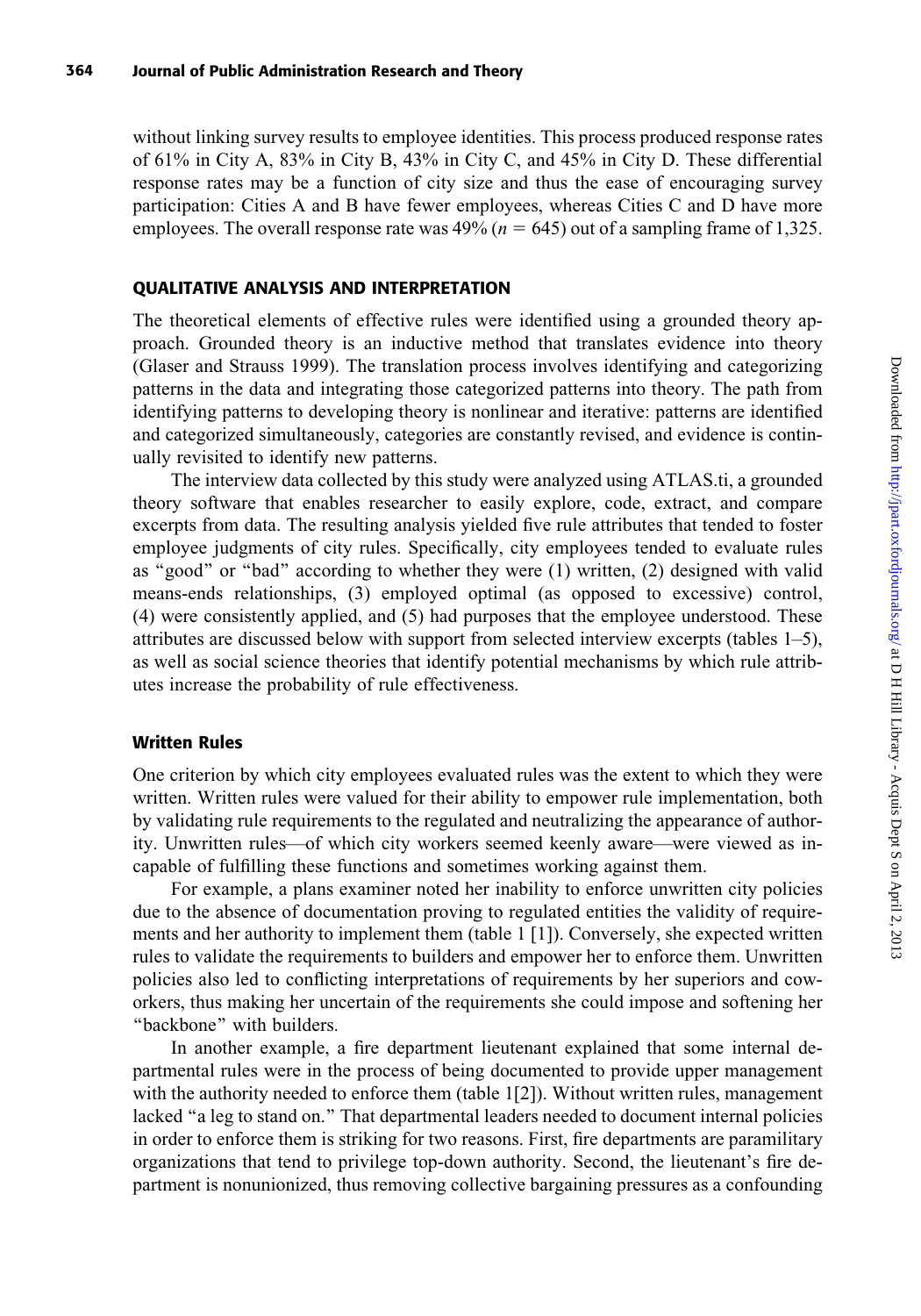#### Supporting Excerpts from City Employee Interviews Regarding Written Rules

- 1. Some rules for development are not in writing. The fire chief will tell me one requirement, my coworker tells me a second, and my boss gives me a third. Enforcing rules is easier when they are in writing; it gives me backbone with builders, residents, homeowners.—*Plans Examiner*
- 2. Our department policies are being updated to formalize unwritten policies, like call in hour before if you are sick. If the policy is not written, management doesn't have a leg to stand on when calling someone on carpet.-Fire Department Lieutenant
- 3. A good rule is our snow removal policy... Before it snows, we line up the materials, labor and routes, all planned for the good of the city as whole. This prioritized order determines the routes, with residences last... Citizens are not happy with the order, even though I explain it to them. Why don't you plow driveways, they ask? One person even accused us of intentionally plowing snow on her driveway, even though she was ''the best citizen on the block.'' I can refer citizens to our procedures and show that they are not being picked on.—Public Works Secretary
- 4. Laws make it easier to do our job. The city's adopted the codes so I can show I'm not making up the rules. In most cases I can say ''I don't have any leeway.'' It provides me with an out if someone wants t o argue with me.—Fire Codes Inspector
- 5. The biggest problem in our department is a ''policy of the week'' syndrome. Informal rules are put in place and things are changing all the time. Other departments don't have these policies; it creates chaos and confusion. For example, our director made a new rule saying that if you have over nine incidences of six leave in six months, you can be demoted, suspended or fired. That's not a city policy and it's not right! The city is one entity, not individual islands. Rules should be signed off by human resources and two weeks notice given. Here's another example: our director announced that no more overtime would be paid, that we would only be paid straight time. I knew the rule was illegal and called a lawyer about it. It violates state labor law. And guess what? The rule went away.—Wastewater Treatment Plant Foreman

Note: Excerpts from interviews with 90 employees of four cities in a Midwestern state. Interviewees were responding to a question about good and bad rules in their workplace, however they defined the terms.

factor in the push for formalization. That a nonunionized fire department needed to document rules to enforce them underscores the empowerment function of written requirements.

Written rules were also valued by city employees for their ability to neutralize the appearance of their own authority, thereby making rule requirements more palatable to the regulated. To illustrate, one city's written snow removal policy enabled a secretary to demonstrate to irate citizens—after her verbal explanation failed to persuade—that snow plowing patterns were dispassionately and methodically planned and not devised by her personally (table 1[3]). In a different strategy, a fire codes inspector cited written rules to distance himself from code requirements and emphasize his lack of discretion. In doing so, he diverted attention from his own authority and increased the willingness of recalcitrant business owners to cooperate (table 1[4]).

In contrast with the validating and neutralizing nature of written rules, unwritten rules were sometimes portrayed as invalid and arbitrary. A plant foreman illustrated this observation through a story involving his department director (table 1[5]), who imposed unwritten rules in ''policies of the week'' that created ''chaos and confusion'' in his work environment. The director also attempted to eliminate overtime pay for mandatory overtime work, an informal procedural change that proved illegal. The foreman's proposed solution to the dilemma was to require written rules that had to be approved by human resources, with advanced ''notice'' of implementation given to employees. In his mind,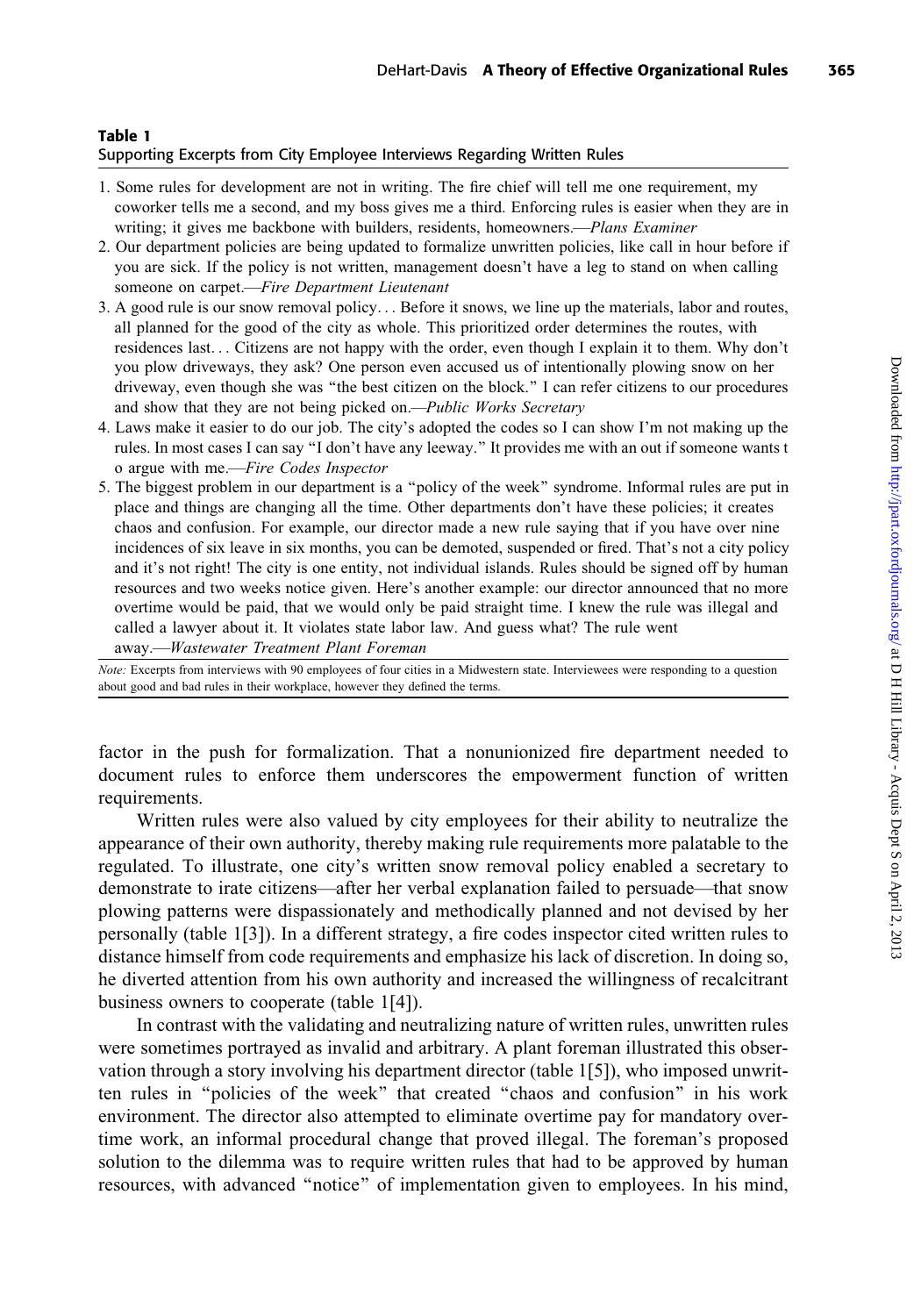such a process would vet rules to ensure their organizational validity and to curb the department director's power.

From a scholarly perspective, the idea that written rules empower organizational members may occur through *legitimacy*—defined as "a psychology property of authority that leads those connected to it to believe it to be appropriate, proper, and just'' (Tyler 2006). The notion that written rules legitimize required actions dates back to Weber (1947, 332), who listed written rules as a characteristic of rational legal authority, one of three sources of voluntary submission to authority.

The form of legitimacy inherent in written rules pertains to *authorization*, the support of superordinates for a person, action, or position (Ford and Johnson 1998; Zelditch and Walker 1984). Such support imparts organizational power on rule implementers, including the threat of sanctions (Dornbusch and Scott 1975, 60). Without authorization, implementers are viewed as less powerful and thus more vulnerable to noncompliance (Ford and Johnson 1998; Walker and Zelditch 1993; Zelditch and Walker 1984, 17). A lack of authorization power may be particularly undermining for organizational members who lack traditional social power, such as the female plans examiner enforcing city code among mostly male builders (table 1[1]).

The authorization communicated by written rules is also thought to provide regulated parties with valid identities and justifications for compliance in specific situations (Thomas, Walker, and Zelditch 1986, 380). Gouldner's (1954, 155–56) research on industrial bureaucracy supports this contention. In the gypsum plant he studied, a supervisor cited written rules to workers when enforcing disagreeable requirements. This tactic shifted attention away from the supervisor's authority (which highlighted the relative inferiority of the worker, an unacceptable identity) to the authority of the written rule (maintaining the workers' sense of equality with the supervisor, an acceptable identity). The fire codes inspector interviewed for this study behaved similarly: he appealed to the written rules as a way of making it "ok" for business owners to comply with codes perceived as onerous (table 1[4]).

Other organizational effects of written rules are documented in the literature on formalization, defined as the extent of written rules, regulations, and procedures within an organization (Pugh et al. 1968). Formalization has been associated with both positive and negative organizational outcomes. On the positive side, formalization has been theorized to reduce role conflict and role ambiguity, thereby relieving role stress (Jackson and Schuler 1985). These assertions are supported in studies of salespeople (Michaels et al. 1988), technical professionals (Organ and Greene 1981), and professionals and nonprofessionals (Podsakoff, Williams, and Todor 1986). With regards to negative effects, high levels of formalization imply that superiors prescribe work routines rather than allow workers to decide how things are done (Agarwal 1993). Such prescription, in turn, is expected to aggravate feelings of powerlessness and work's meaninglessness. Supporting evidence links formalization with higher alienation among engineers (Greene 1978), welfare agency workers (Aiken and Hage 1966), and public and private sector employees (Zeffane 1994).

Although these mixed results prima facie question the notion that written documentation increases the probability of rule effectiveness, it is important to consider that these studies do not evaluate formalization, nor do they distinguish formalization from red tape. Consequently, it is unclear that the quality of the formalization (such as level of control), not the formalization itself, is influencing the morale or alienation observed in these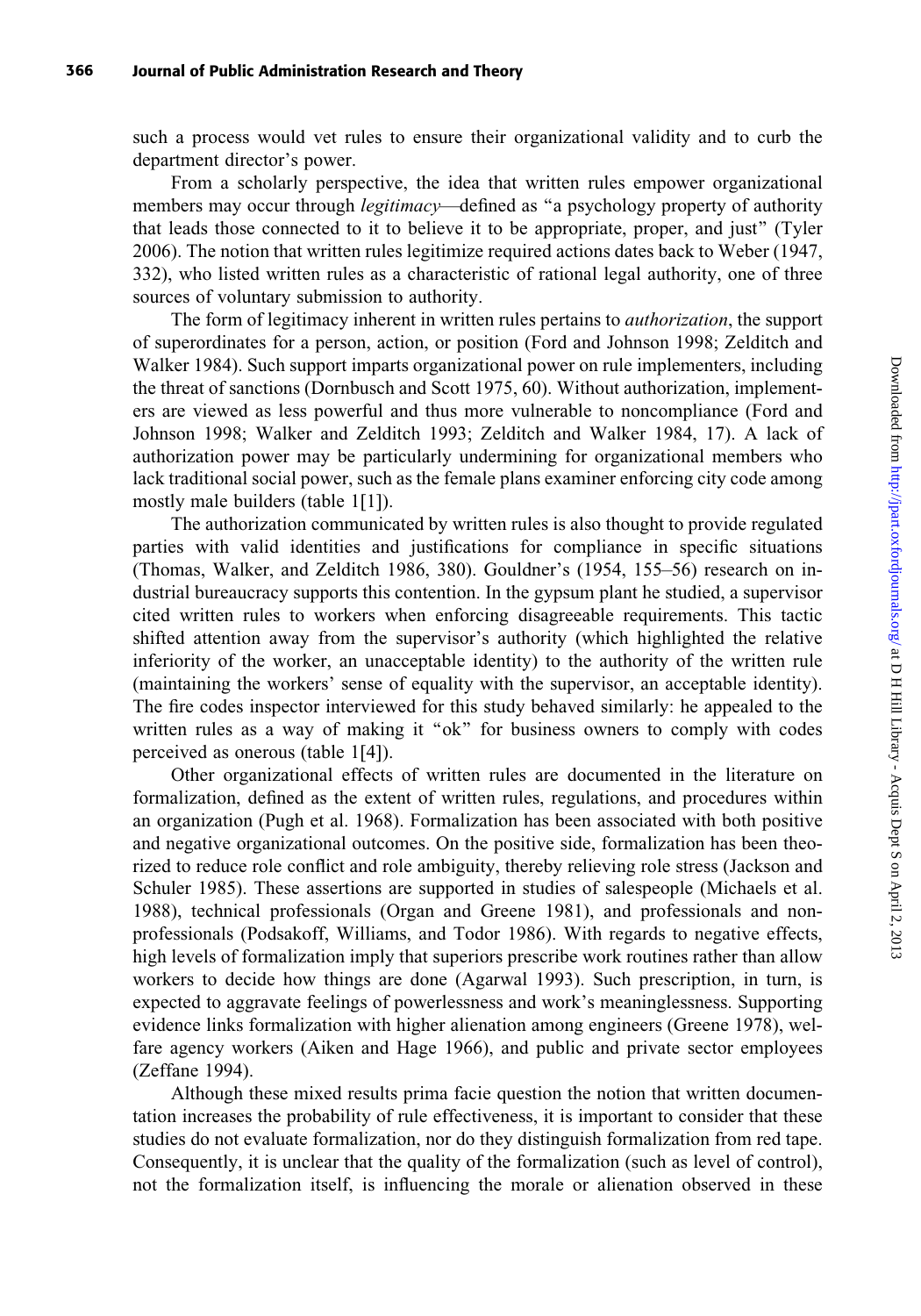studies. (Adler and Borys [1996] made this argument with regards to the differential effects of enabling versus coercive formalization.) With regards to red tape, scholars have observed that formalization and red tape are distinct concepts (Bozeman and Scott 1996; Pandey and Scott 2002), with the former pertaining to the extent of written rules, regulations, and procedures and the latter pertaining to ineffective written rules, regulations, and procedures. Furthermore, one study of both formalization and red tape observed that formalization was associated with lower managerial alienation, whereas red tape was associated with higher managerial alienation (DeHart-Davis and Pandey 2005). Given the uncertain quality of formalization in the studies citing negative organization effects, this literature does not necessarily contradict the theoretical effects of rule documentation on rule effectiveness.

It should also be noted that the theoretical effects of unwritten rules—less legitimacy, weaker empowerment potential, lower perceived neutrality, and, subsequently, a lower likelihood of rule effectiveness—pertain to unwritten bureaucratic policies and not to organizational norms or managerial discretion. Indeed, documenting norms or guidelines for discretion might undercut the informal power of norms or undercut the flexibility and creativity that can arise from discretion. Although determining the conditions under which organizational policy should be documented in writing is beyond the scope of this analysis, future research should seek to identify criteria that organizations use to trigger such formalization.

#### Valid Means-Ends Relationships

City employees also evaluated rules according to the perceived validity of their means-ends relationships. Specifically, good rules were identified by means that appeared logically connected to ends, and bad rules were identified by means and ends that did not seem to logically relate to one another. Valid rules tended to be recalled generically, through comments such as my department's rules are good because they serve their purposes or our safety rules do what they are supposed to. Invalid rules were more specifically recalled. To illustrate, a codes enforcer explained that his city's licensing examination for contractors covered too few of his city's codes to ensure a working knowledge of them, the primary purpose of such a test (table 2[1]). Furthermore, the examination's difficulty made it harder for smaller firms to pass the test, leading some firms to function without a license, further undercutting the goal of qualified contractors. A transportation department head complains about an ordinance requiring all city employees to live within city limits (table 2[2]). The purpose of the rule was to maintain the city's economic viability, but in reality, it limited the city's employment pool and failed to retain shoppers to the extent desired. In the case of the maintenance worker, the city's ban of cell phones in maintenance trucks did not eliminate distractions (such as the radio), the primary goal of the rule (table 2[3]). Furthermore, the ban precluded the use of cell phones as backup when the radio failed, thus undermining the radio's purpose of reliable communications. In each of these cases, rule requirements were perceived as not achieving desired ends and, in some cases, yielded unintended consequences that undermined those ends.

In summary, city employees regarded rules perceived as having invalid means-ends relationships to be fundamental failures that incurred unintended consequences. Their assessment jibes with scholarly perspectives, who note that a rule without validity will not be useful to the organization (Landau and Stout 1979, 153), much less achieve its intended purposes (Bozeman 2000). Further, invalid means-ends relationships are fertile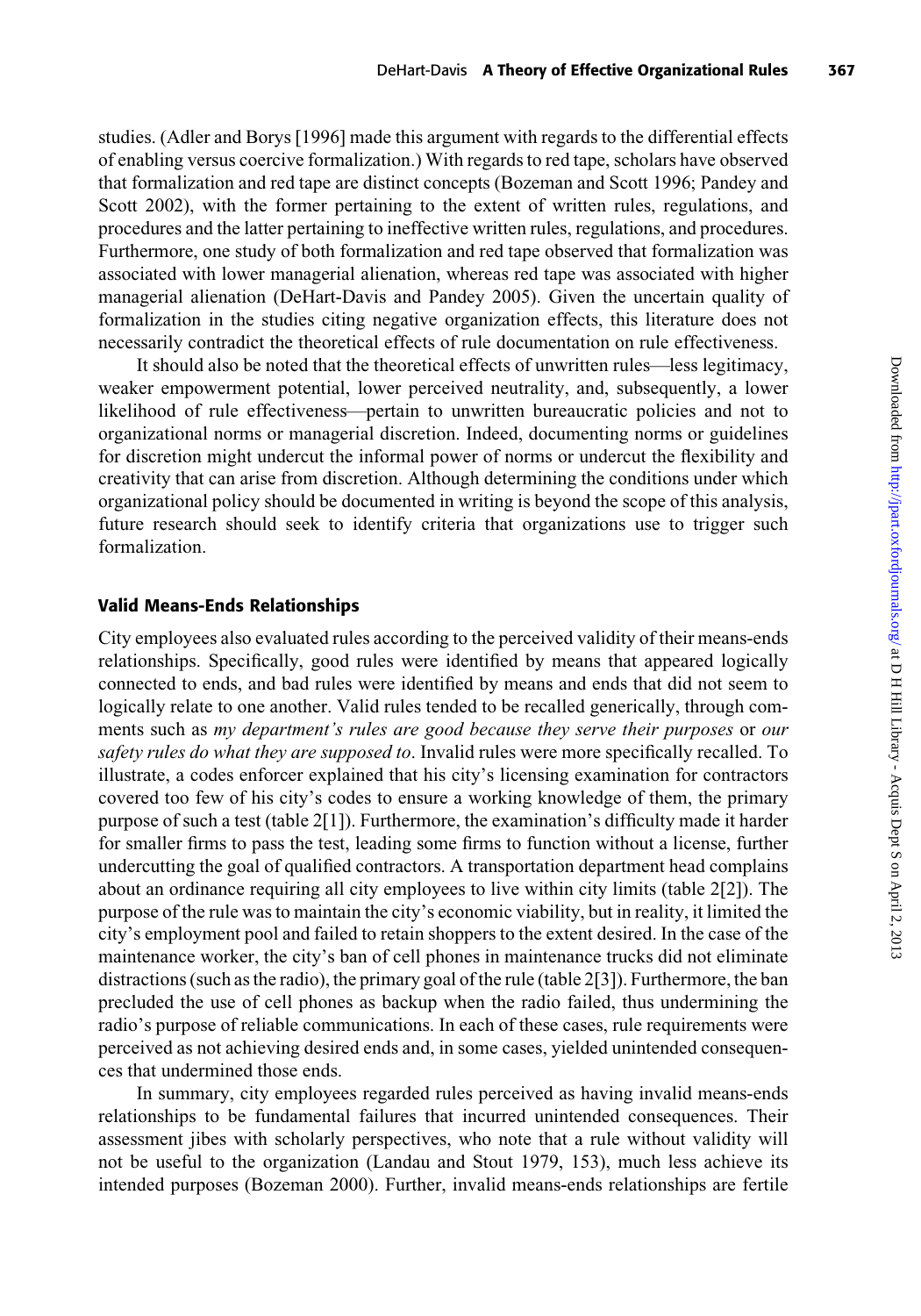#### Supporting Excerpts from City Employee Interviews Regarding Valid Means-Ends Relationships

- 1. My boss was told to pick a licensing test for contractors, so he picked the broadest, which is also the hardest. The problem with it is that only six percent of our code is covered under their test. So contractors learn a bunch of stuff they don't need to know for our codes and don't learn what we need them to. The large firms have people who have taken the test before, but it's harder for the small firms to pass it. And sometimes firms that don't or can't pass the test build anyway.—Codes Enforcer
- 2. The city limit rule makes us lose potential employees who don't apply if they have to move. The mayor and council have a different outlook: if you work here, you should live here, shop here, and pay taxes. That doesn't prevent a lot of folks from traveling to the nearest city to shop for what they can't get here.—Transportation Department Head
- 3. Cell phones are not allowed, but the radios sometimes don't work depending on where you are at in the city. Besides, radios can be just as distracting as the cell phones and are less accessible. We have to get out of the truck to check loads or move things—when we do, we can't hear the radio. With the blue tooth technology, you can have it always with you and hands free even if you've stepped out of the truck to throw garbage.—Sanitation Worker

Note: Excerpts from interviews with 90 employees of four cities in a Midwestern state. Interviewees were responding to a question about good and ''bad'' rules in their workplace, however they defined the terms.

ground for unintended consequences: the implementation of  $X$  requirements means that something, Z, is going to happen, just not the Y outcome originally planned. Although not all unintended consequences are organizationally adverse, at a minimum, they represent unplanned and unauthorized action that may drain organizational resources.

In addition to providing the ''blueprint'' for a rule, valid means-ends relationships also convey the rationality of organizational activities (Berger, Berger, and Kellner 1973, 45, 53; Landau and Stout 1979). The appearance of rationality is particularly important for bureaucracies, for whom means and ends are the ''technology'' used to carry out abstract activities (Berger, Berger, and Kellner 1973, 42). The absence of valid means-ends relationships reduces the comprehensibility of social arrangements, which are critical to stakeholder support and cooperation (Ashforth and Gibbs 1990). Extending these propositions to rules, valid meansends relationships legitimate rules by conveying their rational bases, thus facilitating stakeholder cooperation with implementation and enabling the effective pursuit of rule objectives.

The validity of a rule is akin to *accurate behavioral forecasts*, drawn from red tape scholarship. Accurate behavioral forecasts pertain to causal relationships between rule requirements and desired behavior, the knowledge of which public managers are encouraged to pursue through trial and error (Bozeman 2000; Landau and Stout 1979). In contrast with the experimentation approach of accurate behavioral forecasts, valid means-ends relationships emphasize careful managerial reasoning during rule formulation. Front-end reasoning is emphasized over trial-and-error experimentation because there is little evidence that public managers have the time or the inclination to experiment. And while both accurate behavioral forecasts and valid means-ends relationships seek effective rule mechanisms, valid means-ends relationships also seek to legitimate rules to stakeholders by conveying the rationality of their requirements.

### Optimal Control

Rules were also evaluated for the level of control they imposed. Good rules imposed what was perceived as just the right amount of control, whereas bad rules were perceived as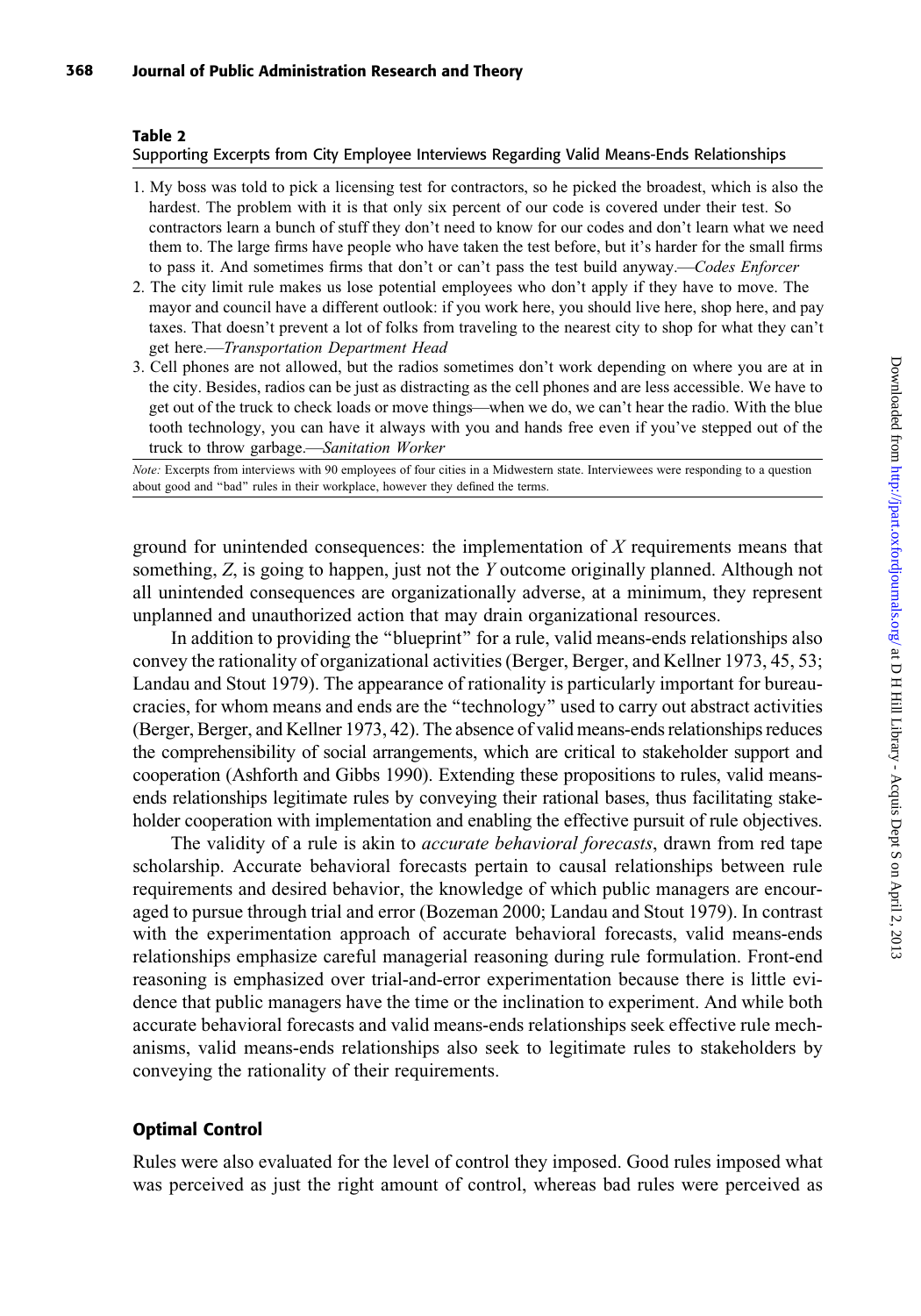imposing control beyond that needed to achieve rule objectives. (Undercontrol surfaced during interviews as a topic related to rules but tended to be associated with a lack of rules rather than an attribute of established rules.). Optimally controlling rules were spoken of as reasonable, not too picky, and flexible, whereas overcontrolling rules were referred to as nitpicking, picky, silly, and inflexible.

In the first example of perceived rule overcontrol, the requirement to obtain permission to adjust even a penny to a customer's account reduced the speed with which the representative assisted customers (table 3[1]). In the second example of perceived overcontrol, a patrol officer sees speed limit restrictions on police chases as limiting his ability to catch speeding motorists (table 3[2]). Third, a building inspector regards his city's building foundation requirements as beyond the minimum needed to prevent frost damage (table 3[3]). These illustrations of overcontrol suggest that there exists an optimal level of control for achieving rule objectives, whether it is a maximum dollar amount that facilitates adjusting utility bills, a ''little faster'' speed limit to aid traffic stops, or a minimum foundation requirement that prevents frost damage. Exceeding these thresholds is perceived as inefficient and counterproductive to performance, which in these cases involve quickly processing citizens, catching traffic violators, or imposing effective building development requirements.

Rule overcontrol was also associated by some employees as a matter of managerial trust in employees. A public works administrative assistant interpreted the accounting department's follow-up questions regarding reimbursement requests as distrust in her department's capability to ensure the validity of such claims (table 3[4]). A police officer notes that the installation of Automatic Vehicle Location Systems in police cars—which record interactions with citizens and monitor officer location and vehicle speed—are perceived by officers as ironic distrust, given that the public trusts them with guns (table 3[5]). Finally, an assistant human resource director notes that time clocks have been resisted by her city's upper management because of the distrust that such a system would convey employees, despite the increased operational efficiencies provided by such a system (table 3[6]).

From a scholarly perspective, the notion of optimal bureaucratic structure is not a new one: organizations are thought to seek optimal levels of bureaucratization based on rational decision processes (Wintrobe 1982), optimal managerial control has been conceptually linked to organizational effectiveness (Bozeman 2000, 95), and optimal levels of rules for particular organizational sizes and sectors have been proposed as a diagnostic tool for red tape (Bretschneider and Bozeman 1995). Although the interview data and scholarly writings emphasize overcontrol, (Landau and Stout 1979), managerial undercontrol can undercut organizational effectiveness and must be considered in crafting an effective rule (Bozeman 2000, 95).

The primary benefit of an optimally controlling requirement is the efficient pursuit of rule objectives, achieved through the imposition of minimum constraint necessary for achieving rule objectives. By comparison, undercontrolling rules impose inadequate constraints for achieving rule objectives and thus waste resources (Bozeman 2000, 95), whereas overcontrolling rules impose more constraint than necessary for achieving rule objectives and waste resources (Bozeman 2000; Landau and Stout 1979).

Optimally controlling rules also provide two social psychological benefits that mirror the social psychological costs of undercontrol and overcontrol. First, optimally controlling rules convey a commitment to achieving desired objectives, as opposed to undercontrolling rules which can indicate an insincere or superficial commitment to rule objectives. This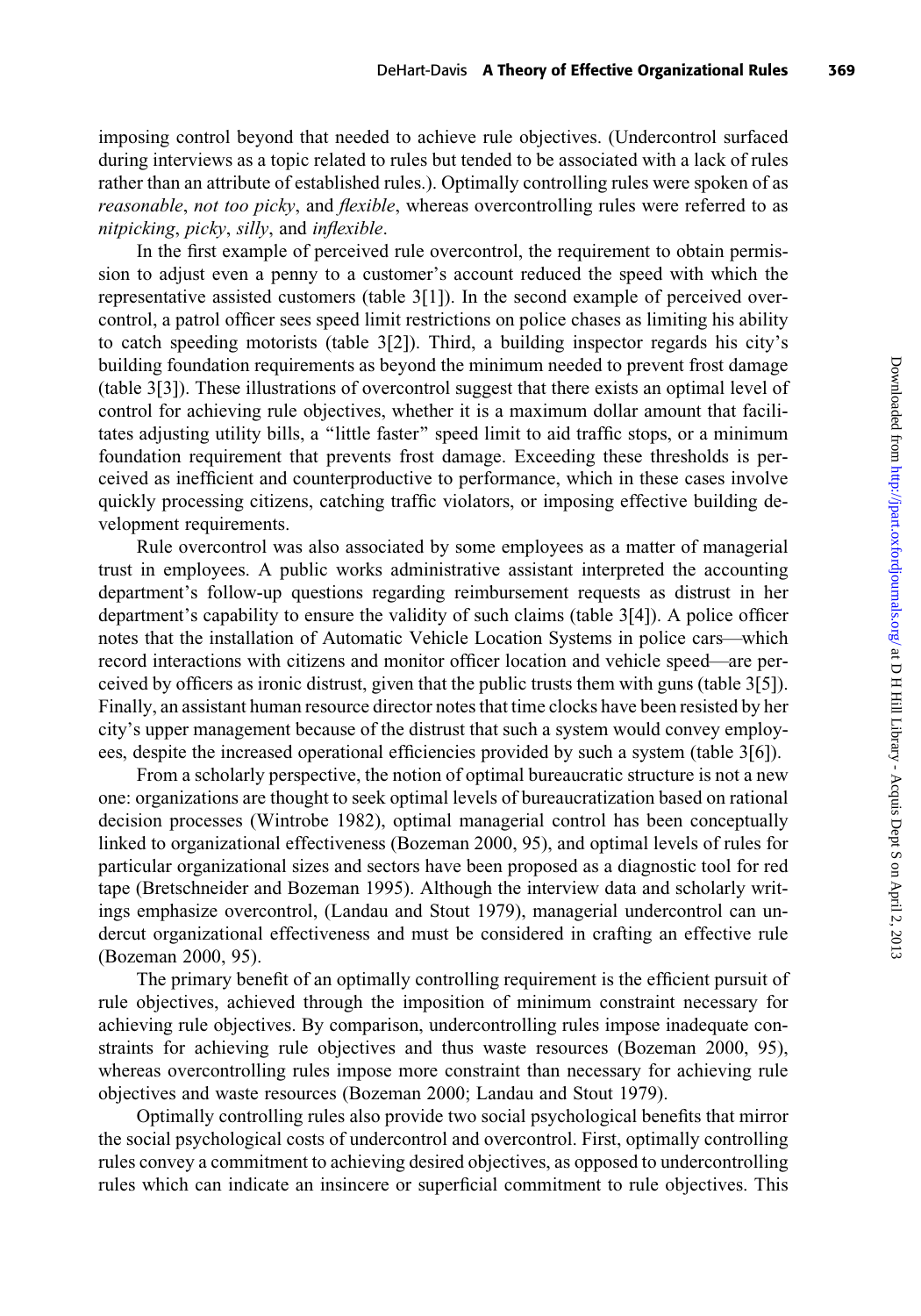#### Supporting Excerpts from City Employee Interviews Regarding Control

- 1. We have a rule that requires me to seek authorization for adjustments to utility bills regardless of how small the amount. It's a waste of time, both mine and customers. Please give me a dollar amount below which I can authorize it myself.—Customer Service Representative
- 2. We have too many rules that prevent us from doing our jobs. The speed cap is bad. What if I'm pulled over to the side of the road and someone blazes by me? I won't be able to catch them because I can't go 15 miles per hour over the speed limit in the city. If I could go a little faster, I could do a better job.—Traffic Patrol Officer
- 3. Our foundation requirements recently increased, although there is no evidence that a thicker foundation (34 inches) is better than 30 inches for reducing frost damage. This came about because the new building code gave gray area, so our building officer picked a number based on informal research, including what other cities were using. In thousands of inspections I've done, I've never seen frost damage from thirty inches.—Building Inspector
- 4. Sometimes, we get nitpicked about justification for invoices, like buying clothing. There are too many questions. It's the supervisors' jobs to ensure purchases are approved. It's as if they don't trust us that we are doing our jobs properly.—Public Works Administrative Assistant
- 5. The AVL also has locators that are used to track location and movement of officers. Some officers feel like supervisors are micromanaging their movements and how long they remain parked in a location. They feel it's an issue of trust. ''Why don't you trust us? You've trusted us enough to give us a gun.''—Police Officer
- 6. We need time clocks, which upper management has resisted because in their minds it says they don't trust employees. Too much hassle, they say. But it would be more efficient for payroll processing; the data could go directly to her computer. It would also provide better accountability and lower liability: right now we can't prove that an employee was not at work when hurt because we only know the amount of hours and not the times worked.—Assistant Human Resource Director

Note: Excerpts from interviews with 90 employees of four cities in a Midwestern state. Interviewees were responding to a question about "good" and bad rules in their workplace, however they defined the terms.

contention is supported by the theory that organizational structure is sometimes ''ceremonial,'' implemented to signal legitimacy, but relegated to the organizational outskirts to prevent inspection from revealing its superficial nature (Meyer and Rowan 1977). Although undercontrolling rules can be intentional or unintentional, they are nonetheless thought to alienate stakeholders by conveying normlessness that, in turn, can trigger rebellion or superficial compliance (Barakat 1969).

Second, optimally controlling rules communicate organizational trust, defined here as ''a psychological state comprising the intention to accept vulnerability based on positive expectations of the intentions or the behavior of another'' (Rousseau et al. 1998, 395). In the context of green tape, the minimal constraint imposed by optimally controlling rules just enough to elicit desired outcomes—conveys that rule makers expect stakeholders to comply with rule requirements and accept the vulnerability of noncompliance with minimal constraint. Conversely, excessively controlling rules communicate that rule formulators are not willing to risk stakeholder noncompliance with lesser controlling rules. These arguments are consistent with the notion that there exists a threshold of control at which trust is communicated and beyond which distrust is communicated (Dekker 2004, 34). In turn, the messages of trust thought to emanate from optimally controlling rules are expected to increase cooperation with rule implementation. This contention is based on theory and evidence of trust responsiveness, which holds that individuals who feel trusted behave in trustworthy ways based on a desire to meet the truster's expectations (Bacharach,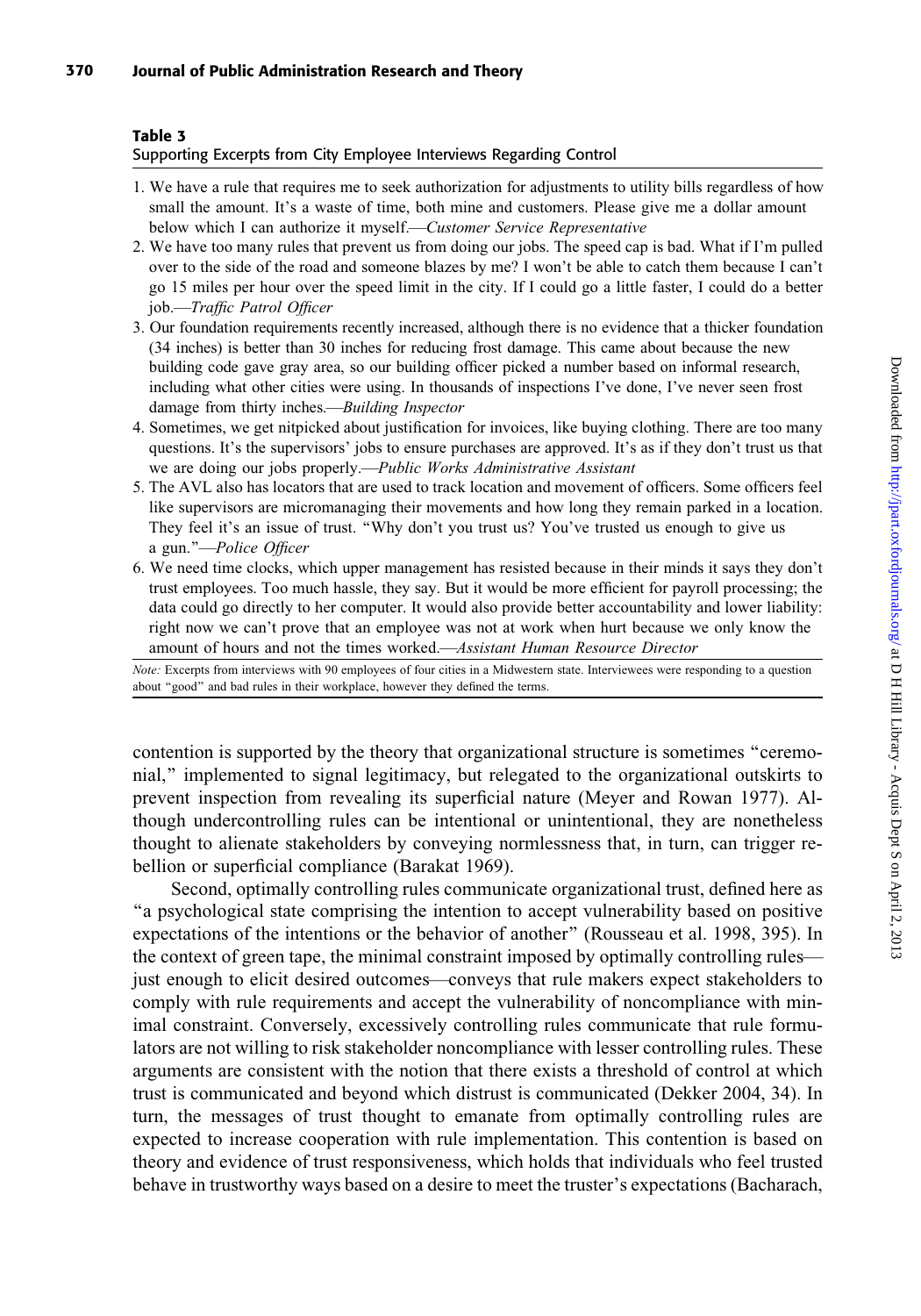Guerra, and Zizzo et al. 2001; Braithwaite and Makkai 1993; Guerra and Zizzo 2002; Pettit 1995). By contrast, the message of distrust theoretically conveyed by overcontrolling rules is expected to lower cooperation with rule implementation, a contention supported by experimental evidence that distrust is a ''hidden cost'' of control that lowers motivation and performance (Falk and Kosfeld 2004; Frey 1993).

Assembling these strands of thought, optimally controlling rules are thought to exist on a sort of ''dose-response'' curve. Control above the optimal level is thought to undercut rule efficiency and convey distrust. Control below the optimal level is expected to fail to achieve objectives and appear insincere to stakeholders. Optimal control, by contrast, is anticipated to efficiently achieve rule objectives and communicate the organizational sincerity of rule objectives and trust that stakeholders will cooperate in rule implementation without the need for additional constraints.

Of course, the notion of a dose-response curve of control raises the question of how one identifies optimality. Similar questions have been raised in the literature on street-level bureaucracy, which contends that front-line workers bend and manipulate rules in ways that, in affect, alter public policy (see Riccucci 2005 for an overview). This discretionary behavior has led some to argue for tighter controls that align such behavior with authoritative preferences (e.g., Brehm and Gates 1997), whereas others make the case for training front-line workers in moral reasoning to facilitate sound discretionary behavior (e.g., Maynard-Moody and Musheno 2003). Although the quest for optimal control may look like a Miles' law dilemma, in which ''where you stand depends on where you sit,'' the process may be as straightforward as organizational decision makers anticipating the consequences of current levels of rule control and then deciding whether to live with those consequences or alter rule controls to yield more acceptable consequences. (One city manager took just such an approach by refusing to install time clocks for hourly employees because of his belief that such an action would communicate distrust to employees.) Although this approach may appear to require a rational decision approach, it fits within a bounded rationality framework in which decision makers, possibly lacking unified authority, identify options and anticipate consequences all within limited understanding and processing capacities (Simon 1997). Thus, while the quest for optimal control will inevitably produce imperfect estimates, it will do so with an awareness of the potential inefficiencies and social psychological consequences of excessive or inadequate control.

#### Consistent Rule Application

The consistent application of rules also surfaced as an important criterion for determining rule quality. Good rules were identified by consistency of application, whereas bad rules were identified as those inconsistently applied. City employees noted that rules could be consistently or inconsistently applied to citizens, employees, and departments.

A streets and maintenance department head commented on his city commission's tendency to overturn city policies for individual citizens (table 4[1]). In response, he had learned not to enforce rules among landowners who frequently voiced their disagreement to the commission. Doing so would waste his time when the outcome—city commission capitulation—appeared inevitable. From his perspective, city policies applied only to those citizens ignorant of their ability—or lacking the resources—to successfully seek exceptions. A dispatch operator observed that some employees were required to comply with procedures, whereas others were not, although she was not sure why. This led her to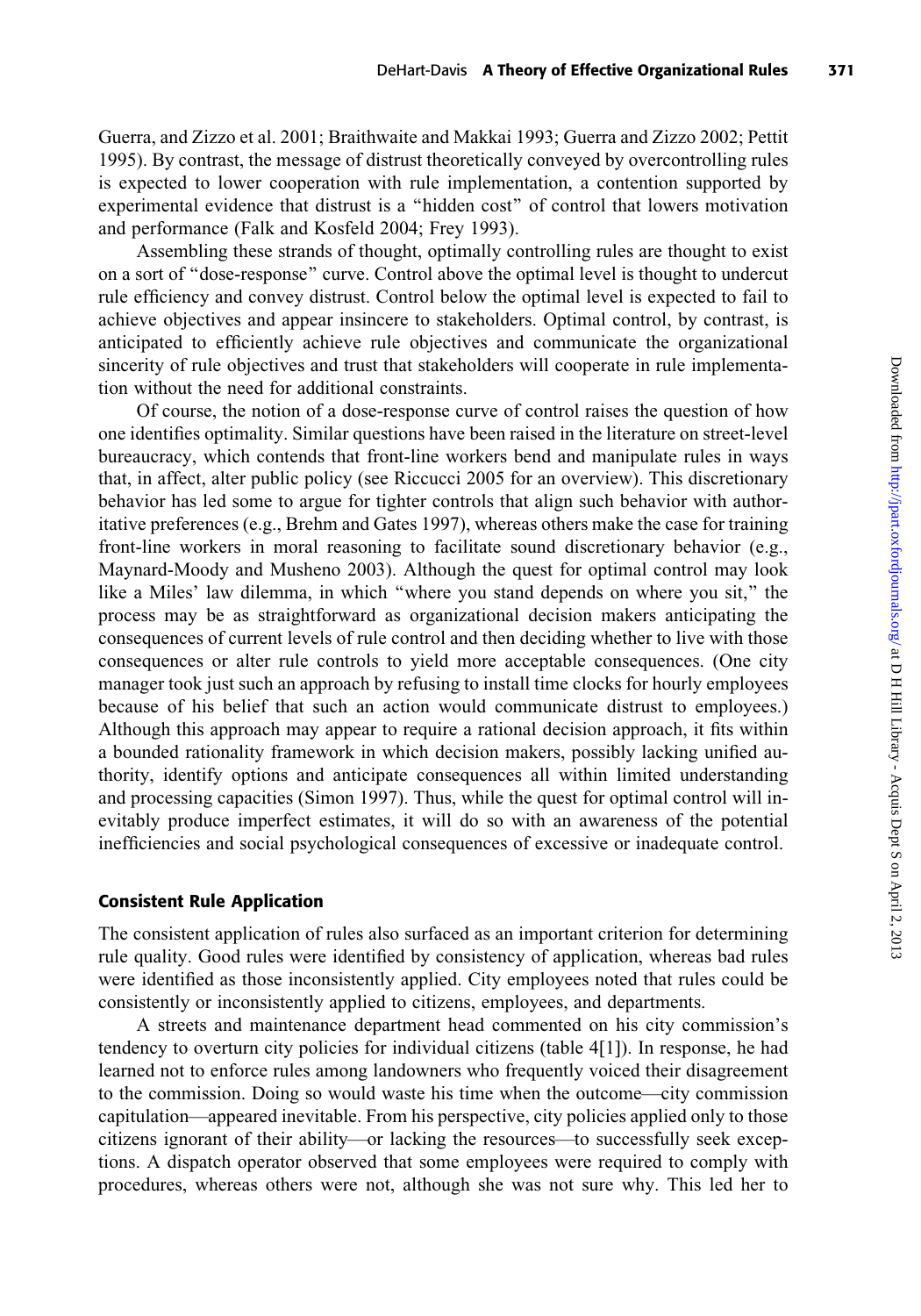### Supporting Excerpts from City Employee Interviews Regarding Consistent Rule Application

- 1. The city has good policies that are overturned by the commission. If you are explaining a rule to a landowner and a landowner disagrees, and they complain to the commission, the commission will overturn it. The squeaky wheels get the grease. Not all citizens know this.—Streets and Maintenance Department Head
- 2. Our department's procedures are unevenly enforced. For example, during slow times, we are supposed to check warrants. Some do, others don't. Some who don't are written up, others who don't are not. It could be nepotism—one guy's father is a city official—or it could be that there are only three guys versus eight women in our unit. One of these guys who gets away with not following the rules, people just say, ''Well that's just how he is, he's been here for a long time.''—Senior Dispatch Operator
- 3. Bad policies and procedures are not equal or uniform. One department head was let out of complying with a rule because he had already promised employees that they didn't have to comply with it; he'd known the city manager for a long time. Here's another example: a coworker and I worked out of classification for three months to take over the role of a retiring coworker until she left. We received no compensation, no nothing. Another department is in the process of rewarding pay out of classification retroactively. This is not fair. Reduce department head discretion and hold all employees to the same standards.—Administrative Assistant in Human Resources
- 4. I don't like it that departments make up rules by themselves. It makes it hard for me to enforce city rules. I can't enforce no-smoking while working in the shop because the public works and utility guys are allowed to smoke in their sheds.—Director of Parks and Recreation
- 5. Departments have leeway to make their own rules. Every department is different. Wastewater is different from fire. The nature of the work makes the rules.—Custodian

Note: Excerpts from interviews with 90 employees of four cities in a Midwestern state. Interviewees were responding to a question about good and bad rules in their workplace, however they defined the terms.

speculate the reasons: nepotism, gender, or city tenure (table 4[2]). To the administrative assistant in human resources, allowing department heads to depart from city rules resulted in differential standards and rewards for employees (table 4[3]). Her solution for mitigating these inequities was to reduce department head discretion. From an upper management perspective, the parks and recreation director felt that inconsistent departmental compliance with rules undermined her ability to enforce city-wide rules (table 4[4]).

Within each of these categories of inconsistent rule application, fairness surfaced as the underlying theme. Consistently applying rules to citizens was largely viewed as an issue of justice; conversely, city workers expressed a sense of injustice on behalf of citizens when rule application favored some citizens over others. The managerial favoritism perceived to drive inconsistent rule application took on a more personal nature, with employees speculating about the attributes that earned certain employees managerial regard. And perceptions that city-wide rules applied to some departments and not others triggered feelings of organizational inequity.

It is important to note that the city employees interviewed were not advocating against exceptions to rules: their comments pertained to rules systematically inconsistent, favoring certain individuals or departments in their application. Nor did commentators wish to preclude rule differences by departments: one custodian notes that differences in the nature of departmental work led to different rules, and rightly so (table 4[5]).

The association of consistent rule application with organizational fairness jibes with the role of consistent procedural application as one of six theoretical dimensions of procedural justice, which pertains to individual perceptions of fairness in administrative processes (Leventhal 1980, 35). Although procedural fairness originally focused on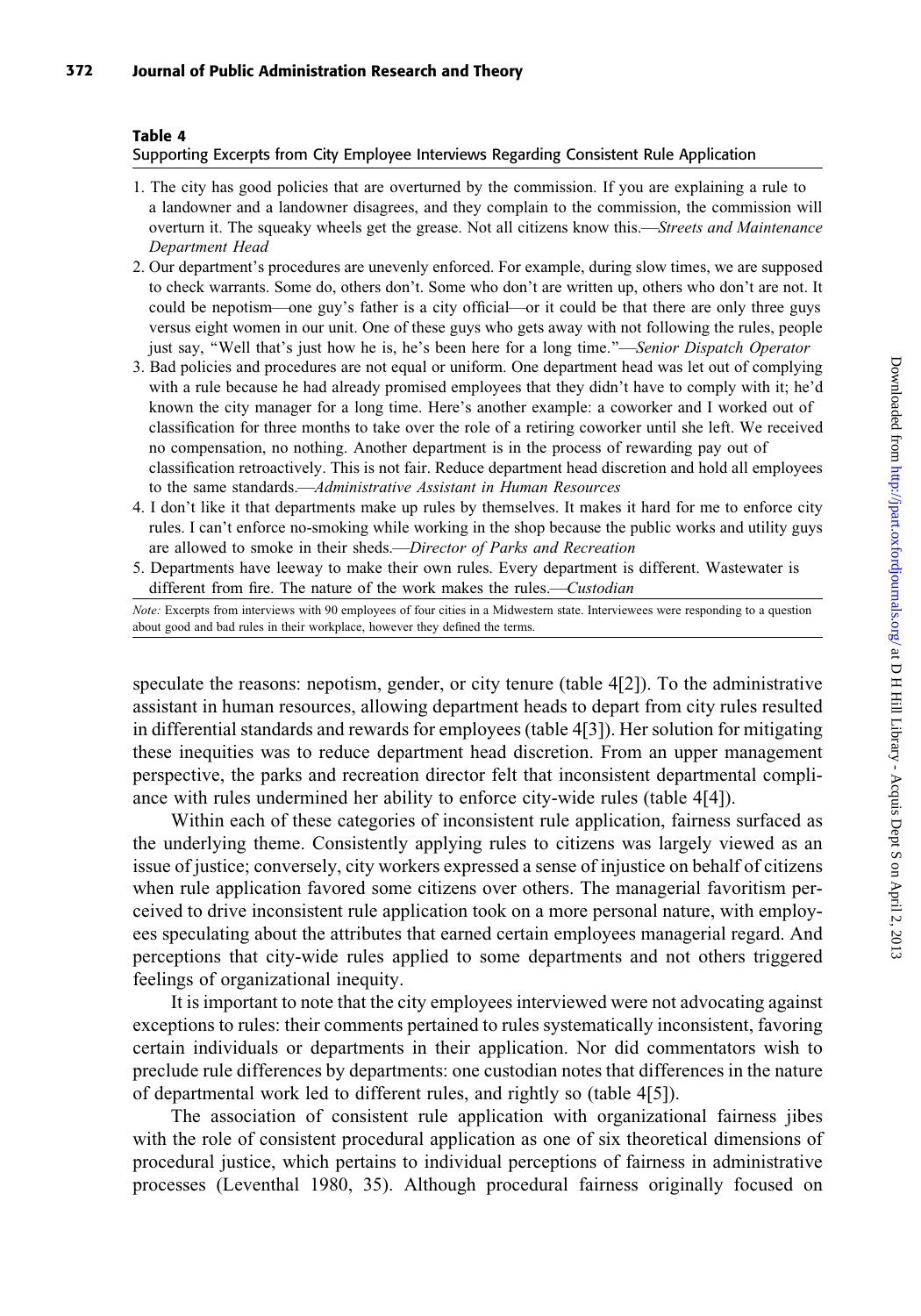procedures that distribute rewards and punishment, the concept has been generalized to authoritative procedures in general (Tyler 2006). Subsequently, consistent application has been empirically correlated with procedural justice in experiments with university students (Colquitt and Jackson 2006; Sheppard and Lewicki 1987; Van den Bos, Vermunte, and Wilke 1996), multinational corporate managers (Kim and Mauborgne 1991), and citizens (Tyler 1990, 1991). Furthermore, procedural consistency has also been ranked by study subjects as one of, if not, the most important of the six procedural justice principles (Barrett-Howard and Tyler 1986; Greenberg 1986).

The underling assumption of procedural justice is that fair procedures induce cooperation with mandatory requirements and thus preclude the need to evoke reward and punishment—a costly strategy—as the sole means of securing compliance. Recent studies addressing the social psychological mechanisms of this inducement tap social categorization theory, which focuses on the role of groups in shaping how individuals define themselves (Tyler and Blader 2001). According to this line of thinking, procedural fairness communicates information to individual group members about their value, social status and belonging, and lowers feelings of uncertainty (De Cremer and Tyler 2005). These and other aspects of social identity, in turn, motivate individuals to comply with rules (Tyler and Blader 2001, 2003).

A significant body of evidence supports this contention, through findings that organizations who exercise authority through fair procedures have their rules accepted more willingly by stakeholders than organizations with less fair procedures (Tyler 2000; Tyler and Blader 2001). In particular, procedural fairness has been correlated with a lower likelihood of negative work behaviors (Cohen and Spector 2001) and a higher likelihood of organizational citizenship behaviors such as survey participation (Spitzmüller et al. 2006). Procedural justice has also been linked to higher rates of compliance with organizational requirements (Friedland, Thibaut, and Walker 1973; Kim and Mauborgne 1993; Robbins, Summers, and Miller 2000; Thibaut, Friedland, and Walker 1974; Tyler 1991), as well as government regulation (Murphy 2004; Tyler and Degoey 1995). Based on this theory and evidence, consistent rule application—as a form of procedural fairness—is included as an element of effective rules for its potential to strengthen stakeholder cooperation with organizational rule requirements.

#### Purposes Understood by Stakeholders

City employees also evaluated rules based on their understanding of rule purposes: good rules had understandable purposes, whereas bad rules lacked understandable purposes. Furthermore, learning a rule's purpose could transform it from being perceived as a bad rule into a good rule. To illustrate, travel reimbursement forms seemed ''stupid'' to the fire department administrative assistant until she comprehended their broader purpose (table 5[1]), whereas rules whose purposes were explained to a maintenance worker ''made sense" and thus were not "bad" (table 5[2]).

Comprehending rule purposes seemed to make compliance more acceptable and less burdensome. To illustrate, a custodian's knowledge that the clean uniform rule sought to project a positive image of the city seemed to make the mental costs of compliance fretting over uniform stains—more tolerable (table 5[3]). A public works secretary noted that understanding rule purposes enabled her to ''adhere more fully'' to rules, implying that the extent of compliance depends on knowing the goal of compliance (table 5[4]).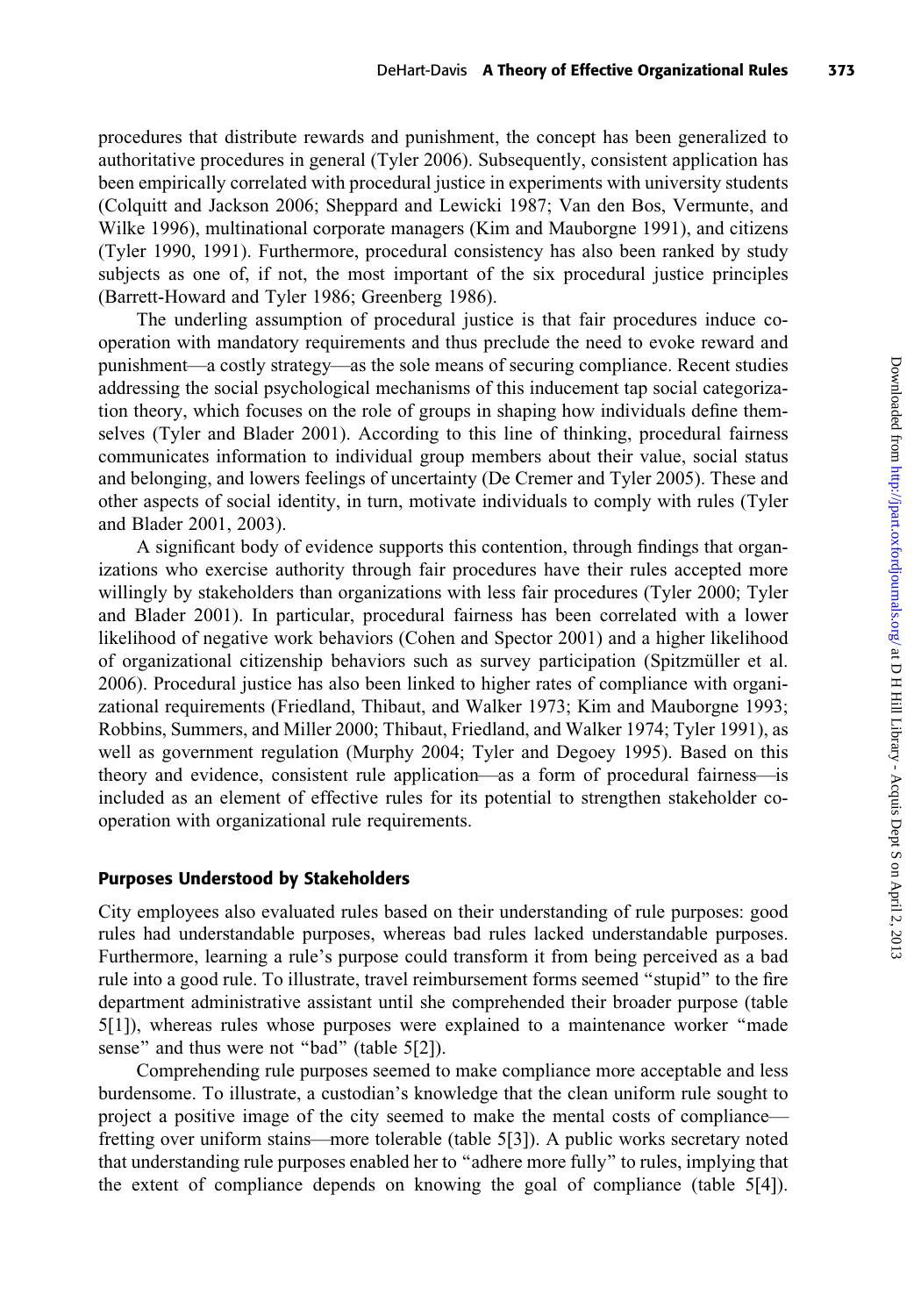Supporting Excerpts from City Employee Interviews Regarding Rule Purposes

- 1. At first, travel reimbursement forms seemed stupid, but then you see the bigger picture.—Fire Department Administrative Assistant
- 2. I'll ask other employees why a rule is in place. They tell me and then the rule makes sense. I don't see any bad rules.—Maintenance Worker
- 3. My department requires us to wear clean uniforms. I'm a dirty worker, so this means I'm not as comfortable as I could be. But I understand: I have to think about how I look to the public, to the taxpayers who fund us.—Custodian
- 4. Because I take time to understand rules, I have a fuller knowledge of their purpose. I can adhere more fully than employees removed from the source of rules—Public Works Senior Executive Secretary
- 5. We have folks who don't understand rules, are ignorant of them. We try very hard to explain to folks why you have to do these things. If people understand that having a fence around a pool in the backyard is important because so many kids die per year drowning in pools, they understand. We give reasons. When you explain rules you get better results.—Building Official
- 6. Collared shirts are required by the city for those working in the field. I don't know the purpose for the requirement; it seems to make us all look the same.—*Parks and Recreation Supervisor*
- 7. The rules don't make no sense. Some trees can be cut, others can't. It depends on if you're a somebody or a nobody.—Transportation Foreman on rules about cutting trees that hang over the sidewalk but are located on private property

Note: Excerpts from interviews with 90 employees of four cities in a Midwestern state. Interviewees were responding to a question about good and bad rules in their workplace, however they defined the terms.

Discernible rule purposes also made compliance with city codes more palatable to homeowners, according to a building official who viewed educating citizens about rule purposes as part and parcel of his job (table 5[5]).

In the absence of discernible rule purposes, employees tended to speculate organizational intentions. To illustrate, the parks and recreation supervisor surmised that her department's collared shirt rule intended to homogenize worker appearance (table 5[6]), whereas the transportation foreman attributed inscrutable tree-trimming protocols to a system that favored socially prominent citizens (table 5[7]). Just as nature abhors a vacuum, employees disliked rules lacking discernible purposes and tended to impart on them their own (typically malevolent) organizational intent.

In summary, city employees interviewed for this study tended to demonstrate greater acceptance of rules characterized by purposes that they comprehended. This pattern supports the broader notion that understanding the goal of work makes it more meaningful and easier to perform (Hummel 1994, 111). Empirically, individuals who comprehend the social purposes of a law have been observed indicating a greater willingness to comply with them (Brown 1974). And within the private sector management literature, procedures with transparent means and ends have been argued to enable workers to contribute substantively to organizational processes (Adler and Borys 1996).

Scholarship on workplace alienation helps to conceptually link understood purposes with stakeholder cooperation with rule requirements. Workplace alienation, conceptualized as a general cognitive state of psychological disconnection from work (Kanungo 1979), is characterized in part by the absence of intrinsically meaningful activity (Seeman 1959). One way that work loses meaningfulness is by increasingly complex divisions of labor that reduce an employee's ability to see his or her contribution to the ''larger logic of production processes'' (Erikson 1986). When end purposes are obscured, required activities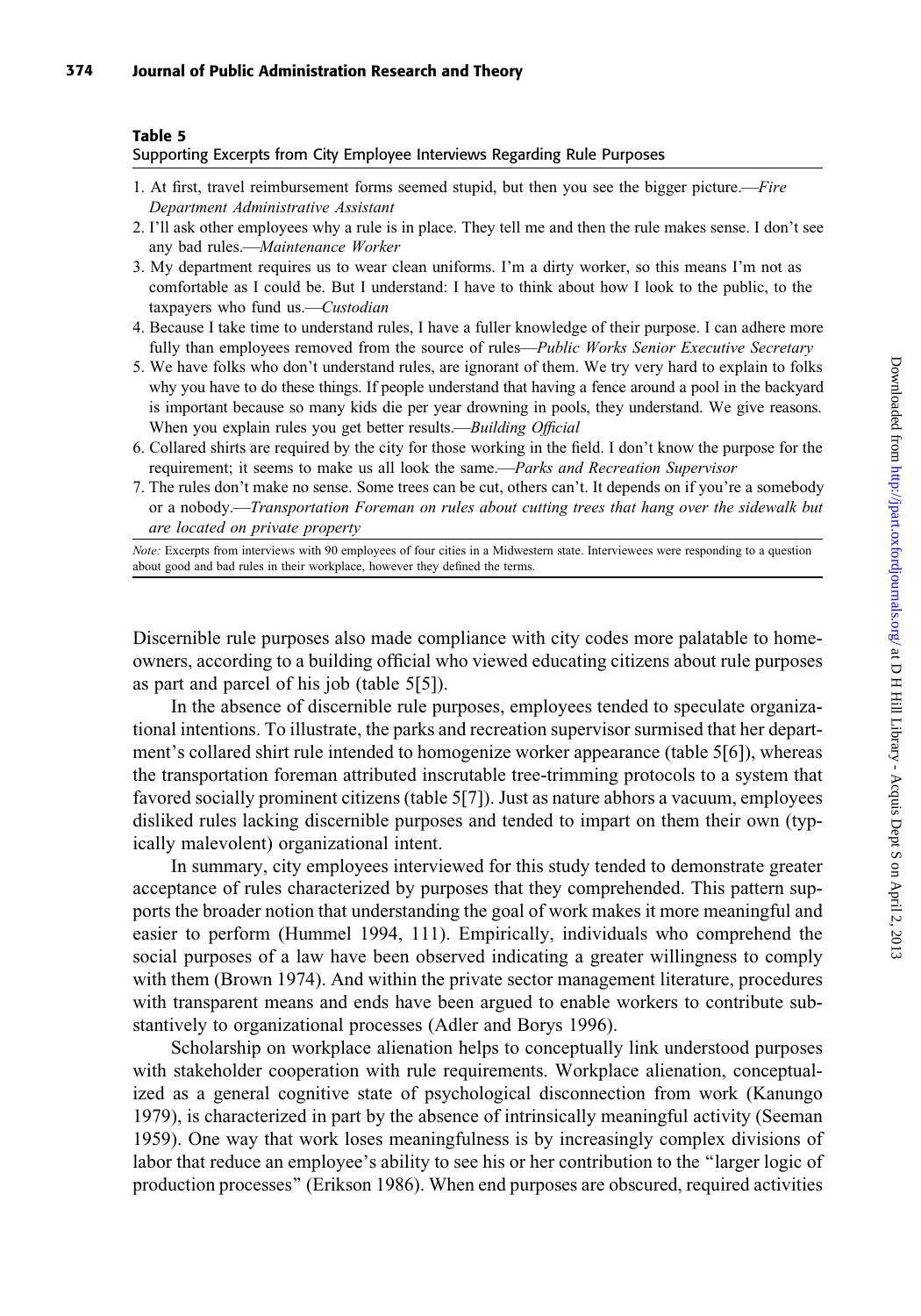| Element                           | Mechanism                                                                                                                                           | Effects                                                                            |
|-----------------------------------|-----------------------------------------------------------------------------------------------------------------------------------------------------|------------------------------------------------------------------------------------|
| Written rules                     | Legitimize rule requirements                                                                                                                        | Empower rule implementers<br>Facilitate compliance                                 |
| Valid means-ends<br>relationships | Provide theoretical blueprint<br>Convey rule rationality                                                                                            | Enable effective pursuit of rule<br>objectives<br>Elicit stakeholder cooperation   |
| Optimal control                   | Achieves rule objectives without<br>hampering organizational functions<br>Conveys priority of rule objectives<br>Communicates trust in stakeholders | Enables efficient pursuit of rule<br>objectives<br>Elicits stakeholder cooperation |
| Consistent application            | Conveys procedural fairness                                                                                                                         | Elicits stakeholder cooperation                                                    |
| Understood purposes               | Impart meaningfulness<br>on requirements                                                                                                            | Elicit stakeholder cooperation                                                     |

Table 6 Green Tape Elements, Mechanisms, and Effects

appear meaningless and, in response, the employee emotionally distances themselves from work. This emotional distance facilitates deviation from rules and norms, as suggested by research on scientist alienation and deviation from scientific norms (Braxton 1993).

Extending the concepts of workplace alienation to green tape, compliance with seemingly purposeless rules constitutes meaningless activity that alienates stakeholders and reduces the likelihood of cooperation with rule requirements. By contrast, rules with understood purposes impart meaning on rules requirements that connect employees to their work environment and enable workers to see themselves as more than just cogs in the bureaucratic machinery. This meaning, in turn, is expected to increase stakeholder cooperation in rule implementation.

### Summary

Table 6 identifies the five attributes of green tape, their theoretical effects on rule effectiveness, and the mechanisms thought to trigger those effects. Written rules are included as a green tape attribute for empowering rule implementation and facilitating compliance. A valid means-ends relationship, in which rule requirements logically yield desired outcomes, provides the theoretical ''blueprint'' that increases the effective pursuit of rule objectives. Valid means-ends relationships are also expected to convey a rationality that elicits stakeholder cooperation. Optimally controlling requirements should enable the efficient pursuit of rule objectives while communicating organizational trust and priority, both of which are expected to increase stakeholder cooperation. Consistent application of rules—in which no particular groups or individuals are systematically exempt from its requirements—is procedurally fair and expected to increase stakeholder cooperation. And understanding rule purposes is anticipated to increase the meaningfulness of rule requirements and thus elicit greater cooperation for rule implementation.

It should be noted that each green tape element is conceptualized as a necessary but individually insufficient condition for producing an effective rule. For example, written rules legitimize requirements but without valid means-ends relationships will probably not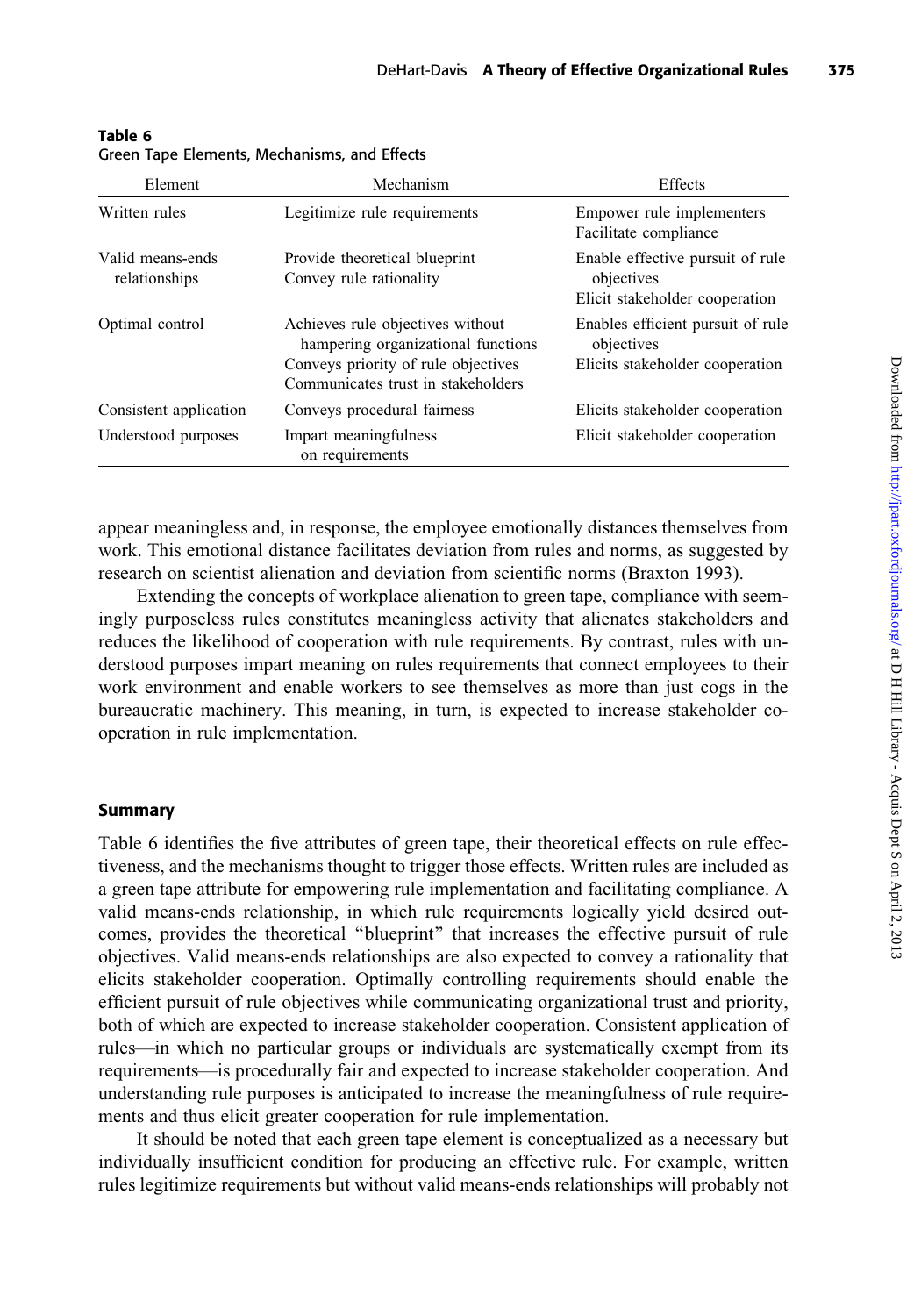achieve rule objectives. Rules with valid means-ends relationships increase the probability that rule objectives will be achieved but will be less likely to do so if stakeholders do not comprehend rule purposes and thus do not cooperate in rule implementation. Rules that are consistently applied but overly controlling may appear fair to stakeholders, but the appearance of managerial distrust may undermine cooperation. And rule purposes may be understood by stakeholders but without valid means-ends relationships may not elicit the cooperation needed for rule implementation. Thus, the theoretical production of an effective rule requires the simultaneous presence of all five rule attributes.

### **DISCUSSION**

The five theoretical attributes of green tape seek to achieve values associated with normally functioning bureaucracy: accountability and legitimate authority (promoted by written rules), the wise use of public resources (advanced by valid relationships between rule means and ends), managerial efficiency (facilitated by optimal control), fairness in the distribution of public resources (assisted by consistent rule application), and transparency (furthered by stakeholder understanding of rule purposes). These ends are sought by the design and implementation of rules that achieve technically proficiency as well as stakeholder acceptability.

The dual emphasis on technical proficiency and stakeholder cooperation gives green tape theory strong overtones of the human relations managerial philosophy. For example, the informal organization that surfaces in unwritten organizational policies and inconsistent rule application is consistent with Mayo's (1933) detection of an informal organization that influences work behavior. The neutrality of written rules and its theoretical effects on stakeholder cooperation with rule requirements echoes the works of Follett (1924; Graham 1995, 121–39) and Barnard (1938), both who argue that neutrally perceived authority is more likely to induce cooperation from compliant parties than authority perceived as arbitrary, personal, or biased. Just as Herzberg's (1966) asserted that the work environment affects individual identity and status, consistent rule application is expected to communicate identity and status to those required (or not) to comply. The idea that public employees will abide by optimally controlling rules because optimal control communicate trustworthiness is akin to McGregor's (1960) assertion that workers will be valuable organizational contributors if treated as such. With regards to the validity of means-ends relationships and the extent to which stakeholders understand purposes, Barnard (1938) also argues that authority will most likely be accepted if authoritative communications are understandable, consistent with the organization's purpose, and likely to render the organization more effective. Although this is not an exhaustive analysis of the linkages between green tape and human relations managerial philosophies, it indicates some of commonalities between the two.

In building green tape theory on subjective perceptions of rules, less emphasis has been placed on positing and testing explicit linkages between stakeholder cooperation and rule effectiveness beyond simple expectations of increased compliance. This is both a weakness of the theory and an opportunity for future research. As a result, it is not clear that green tape is not simply a theory of subjective preferences with little bearing on rule effectiveness. Only future research can test this counterargument. With this caveat in mind, the next section examines the construct validity of green tape theory using perceptions of rule attributes and effectiveness collected through mail surveys of city employees.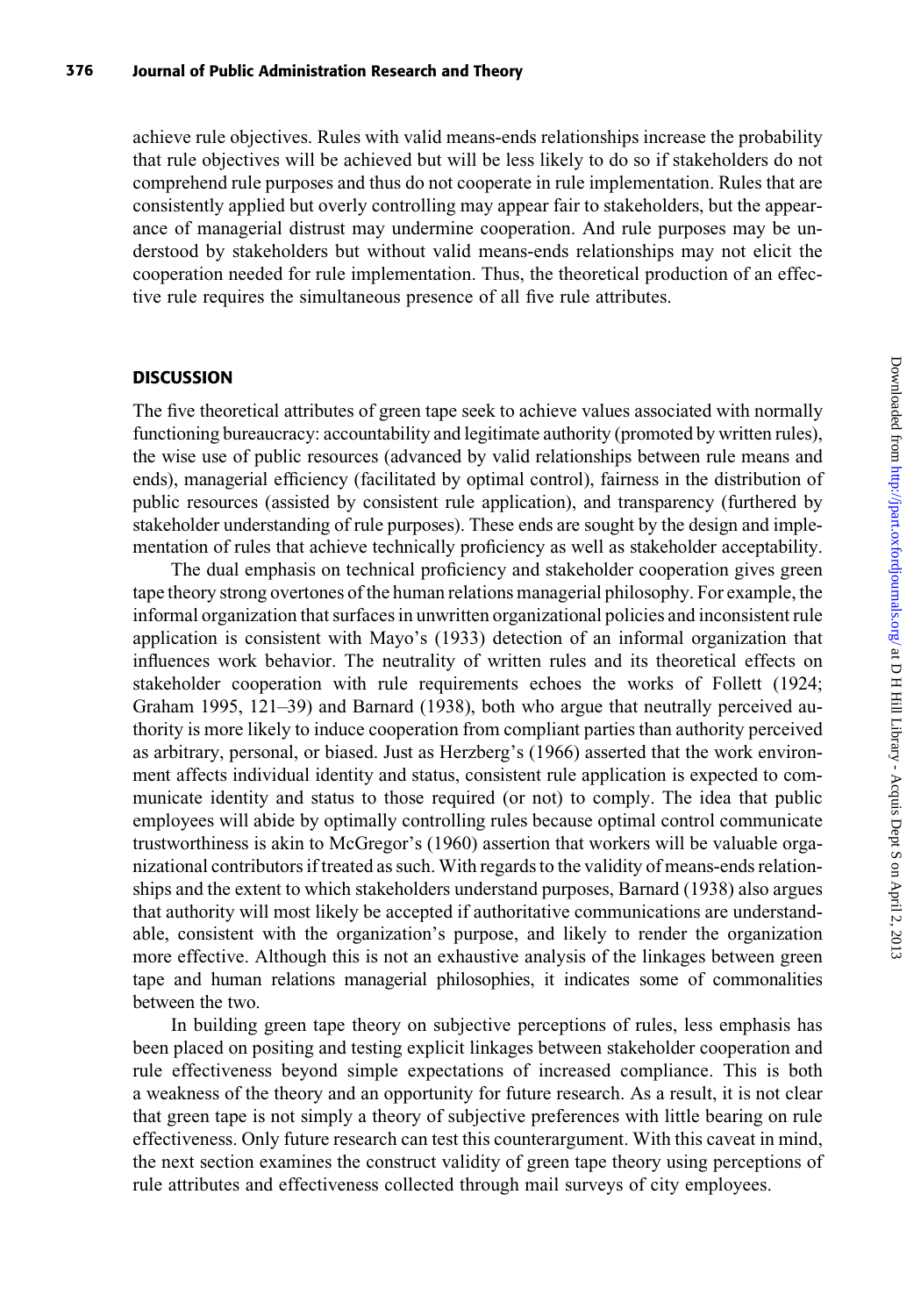#### CONSTRUCT VALIDITY OF GREEN TAPE THEORY

Green tape theory asserts that the combined presence of five rule attributes increases the probability of rule effectiveness: (1) written requirements (2) with valid means-ends relationships that are (3) consistently applied, (4) optimally controlling, and (5) that have purposes understood by stakeholders. Each attribute plays a theoretical role in a rule's technical capacity or acceptability to stakeholders. Analyses of the interim mechanisms by which these attributes elicit rule effectiveness—for example, legitimacy and procedural fairness—are beyond the scope of available data. However, data are available to investigate the theory's construct validity, with bivariate correlations and principal component analysis employed to test the relationships between these attributes and rule effectiveness. The Appendix describes the measures used in this exercise.

#### Bivariate Correlations

A common method for evaluating the validity of a theoretical construct is to examine the extent to which its measures positively correlate with measures of logically similar concepts (convergent validity) and negatively correlate with measures of logically distinct concepts (divergent validity). The convergent validity of the green tape construct is tested by correlating the five green tape attributes with perceived rule effectiveness, with positive statistically significant relationships expected. Divergent validity is tested by correlating the five green tape attributes with perceived organizational red tape, with negative statistically significant relationships expected. Evidence of divergent validity will also be found in a negative correlation between rule effectiveness and red tape.

The results of this analysis (table 7) indicate convergent and discriminant validity of the green tape construct. All five green tape attributes positively correlate with rule effectiveness and negatively correlate with red tape, as expected. Rule effectiveness and red tape are negatively correlated, which is also consistent with expectations. All correlations

| Correlations between Green Tape Attributes, Perceived Rule Effectiveness, and Red Tape |         |         |         |                                                                                                                              |      |      |          |
|----------------------------------------------------------------------------------------|---------|---------|---------|------------------------------------------------------------------------------------------------------------------------------|------|------|----------|
|                                                                                        | Rule    | Red     | Written | Valid<br>Means-Ends Consistent Optimally<br>Effectiveness Tape Requirements Relationships Application Controlling Understood |      |      | Purposes |
| Rule effectiveness                                                                     | 1.00    |         |         |                                                                                                                              |      |      |          |
| Red tape                                                                               | $-0.32$ | 1.00    |         |                                                                                                                              |      |      |          |
| Written                                                                                |         |         |         |                                                                                                                              |      |      |          |
| requirements                                                                           | 0.47    | $-0.13$ | 1.00    |                                                                                                                              |      |      |          |
| Valid means-ends                                                                       |         |         |         |                                                                                                                              |      |      |          |
| relationships                                                                          | 0.40    | $-0.27$ | 0.32    | 1.00                                                                                                                         |      |      |          |
| Consistent                                                                             |         |         |         |                                                                                                                              | 1.00 |      |          |
| application                                                                            | 0.72    | $-0.37$ | 0.45    | 0.48                                                                                                                         |      |      |          |
| Optimally                                                                              |         |         |         |                                                                                                                              | 0.54 | 1.00 |          |
| controlling                                                                            | 0.49    | $-0.37$ | 0.36    | 0.52                                                                                                                         |      |      |          |
| Purposes                                                                               |         |         |         |                                                                                                                              | 0.62 | 0.57 | 1.00     |
| understood                                                                             | 0.67    | $-0.31$ | 0.63    | 0.36                                                                                                                         |      |      |          |
| <i>Note:</i> All correlations are significant at the $p < .01$ level.                  |         |         |         |                                                                                                                              |      |      |          |

Table 7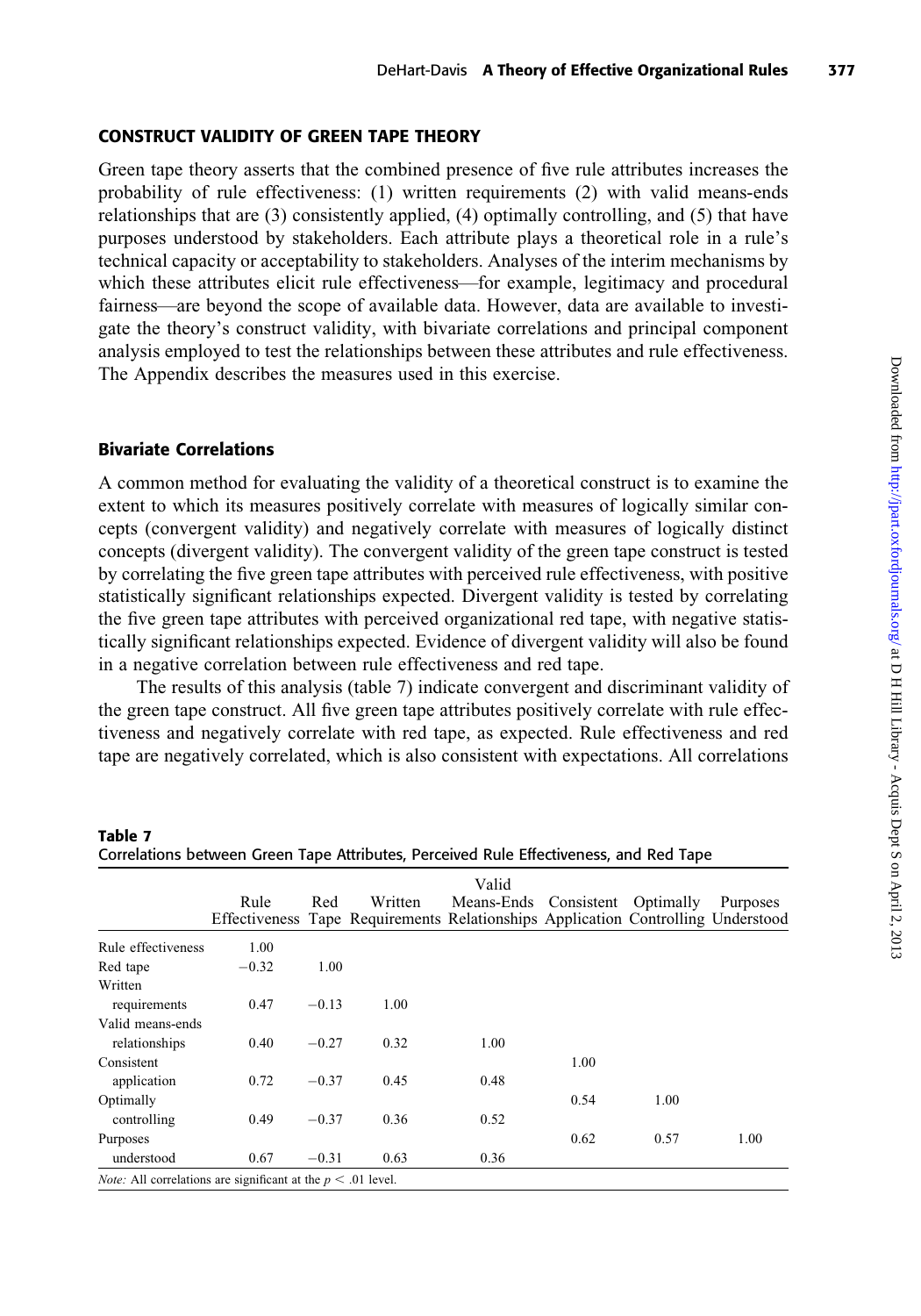|                | Initial Eigenvalues |                    |                             |       | Extraction Sums of Squared Loadings |                    |  |  |
|----------------|---------------------|--------------------|-----------------------------|-------|-------------------------------------|--------------------|--|--|
| Component      | Total               | $%$ of<br>Variance | Cumulative<br>$\frac{0}{0}$ | Total | $%$ of<br>Variance                  | Cumulative<br>$\%$ |  |  |
| 1              | 2.97                | 59.37              | 59.37                       | 2.97  | 59.37                               | 59.37              |  |  |
| 2              | 0.81                | 16.10              | 75.46                       |       |                                     |                    |  |  |
| 3              | 0.54                | 10.80              | 86.26                       |       |                                     |                    |  |  |
| $\overline{4}$ | 0.44                | 8.71               | 94.96                       |       |                                     |                    |  |  |
| 5              | 0.25                | 5.04               | 100.00                      |       |                                     |                    |  |  |

| Table 8 |                                                     |  |
|---------|-----------------------------------------------------|--|
|         | Principle Component Analysis of Green Tape Measures |  |

are significant at the  $p < .01$  level. These results provide initial evidence of the construct validity of green tape theory.

## Principle Component Analysis

Principal component analysis with varimax rotation is used to test the dimensionality of the five green tape attributes, with an eye toward identifying dimensions in the measures of green tape attributes. If the five theoretical attributes of green tape represent a single underlying and shared reality, then principle component analysis should reveal a single dimension that captures a high level of common variance among the factors. By contrast, the assertion's validity will be undermined by low levels of common variance or multiple subdimensions among the five attributes.

Although this exercise yielded five components (table 8), only one component generated an eigenvalue over 1, suggesting that the theoretical green tape attributes represent a single latent construct. Furthermore, the extracted factor captures nearly 60% of the variance in the measures, indicating the extent to which these attributes share an underlying reality. All five attributes exhibit high, positive factor loadings (table 9).

## Summary

Bivariate correlations and principle component analysis support the validity of the green tape construct. Specifically, the five theoretical attributes of green tape exhibit convergent validity via significant positive correlations with rule effectiveness and divergent validity via significant negative correlations with red tape. Principle component analysis suggests that the measures share a single underlying reality. However, three caveats to these analyses should be noted. First, the inductively devised measures of green tape lack the

#### Table 9

Factor Loadings for Green Tape Component #1

|                       | Factor Loadings |
|-----------------------|-----------------|
| Written               | 0.71            |
| Valid                 | 0.67            |
| Consistently applied  | 0.81            |
| Optimally controlling | 0.80            |
| Purposes understood   | 0.85            |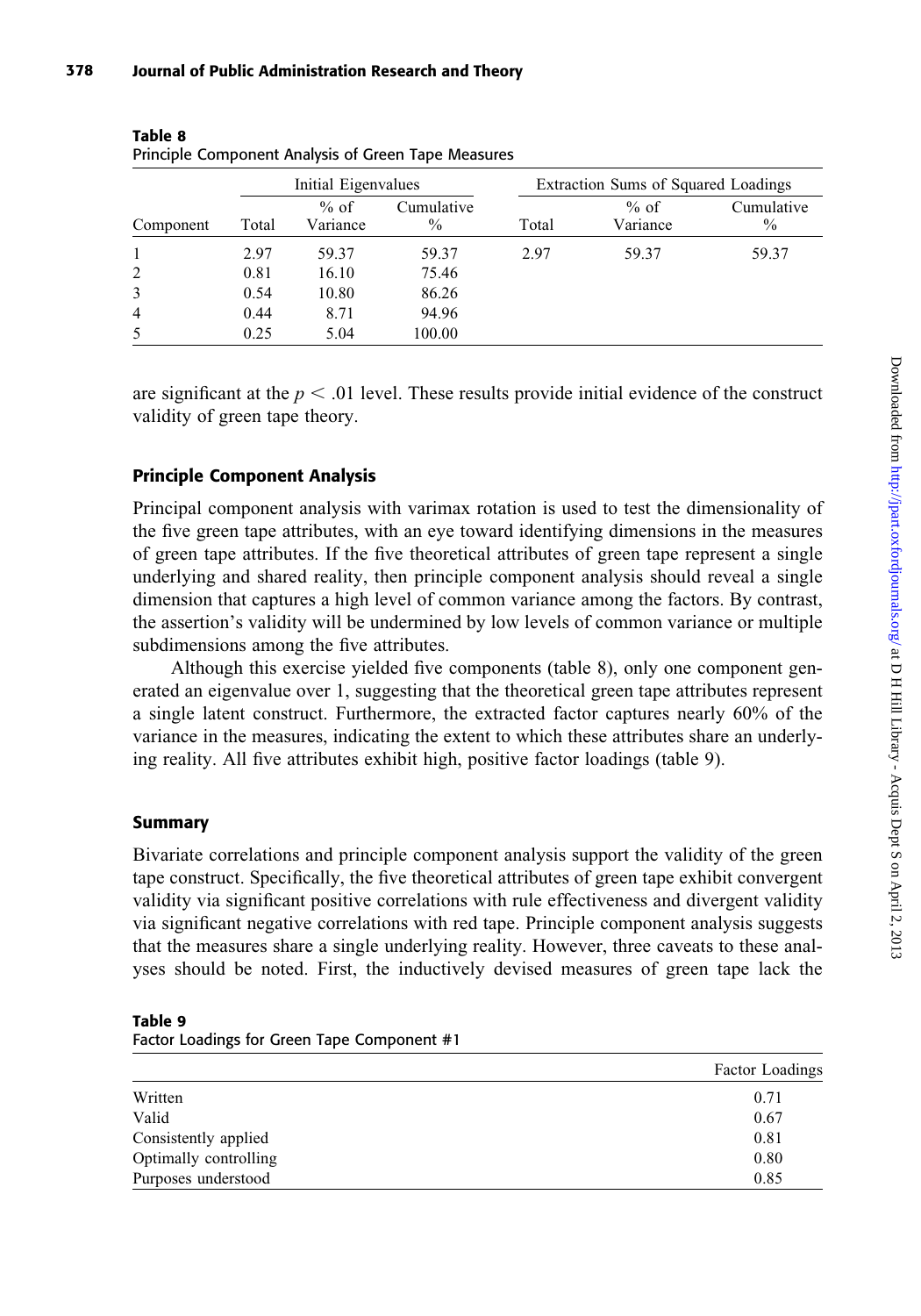empirical track record of the established measures used in this study. For example, the red tape measure used in this study was developed over a decade ago (Rainey, Pandey, and Bozeman 1995), was tested for construct validity (Pandey and Scott 2002), and has been employed as both dependent and independent variables in dozens of studies (most recently Moynihan and Pandey 2007 and Turaga and Bozeman 2005). Second, the Cronbach's alphas for two of the scalar measures used (written and optimal control) are below the 0.70 threshold typically considered an acceptable measure. Third, the measures of rule effectiveness and valid means-ends relationships consist of survey responses to single survey items; thus, reliability cannot be calculated. Accordingly, improving the measurement of the theoretical attributes of green tape is a topic worthy of future investigation.

#### **CONCLUSION**

In critiquing Bozeman's *Red Tape and Bureaucracy*, Goodsell (2000, 375) praised the book's value, noting its introduction of a valuable and testable theory of red tape. His only criticism was more a general complaint: that scholars have focused on ''rules as a problem to be solved rather than an indispensable feature of democrat governance.'' His critique ends with a plea for researchers to figure out how to craft better bureaucratic rules.

This article responds to Goodsell's appeal by proposing a theory of green tape or effective rules. The theory identifies five attributes of a rule expected to increase both its technical capacity and acceptability to stakeholders. The inclusion of both technical capacity and stakeholder acceptance recognizes that the most perfectly designed rule will fail without the cooperation of those who must explain, enforce, or comply with the rule. Thus, the theoretical attributes of green tape—written, logical requirements that are consistently applied, optimally controlling and with purposes understood by stakeholders create technically proficient rules that communicate legitimacy and procedural fairness, meaning and rationality, organizational trust, and priority to stakeholders. These elements, in turn, are thought to increase stakeholder acceptance of and cooperation with rule requirements.

Grounded in the voices of custodians and secretaries, human resource executives and firefighters, trash collectors, and department heads, the theory is based on a wider range of hierarchical viewpoints than typically considered in the contemporary rules and red tape literature. This expansion of perspectives has yielded rich and credible evidence for the development of a theory that appears to be conceptually valid. But much works remains to fully test theoretical validity. In particular, the mechanisms of rule attributes, their interdependencies, and the relative contribution of each attribute to rule effectiveness requires further analytical attention. Replicating the study outside a city organization context will be useful for examining the theory's generalizability. This article lays the groundwork for these endeavors, in the hopes that future studies will follow.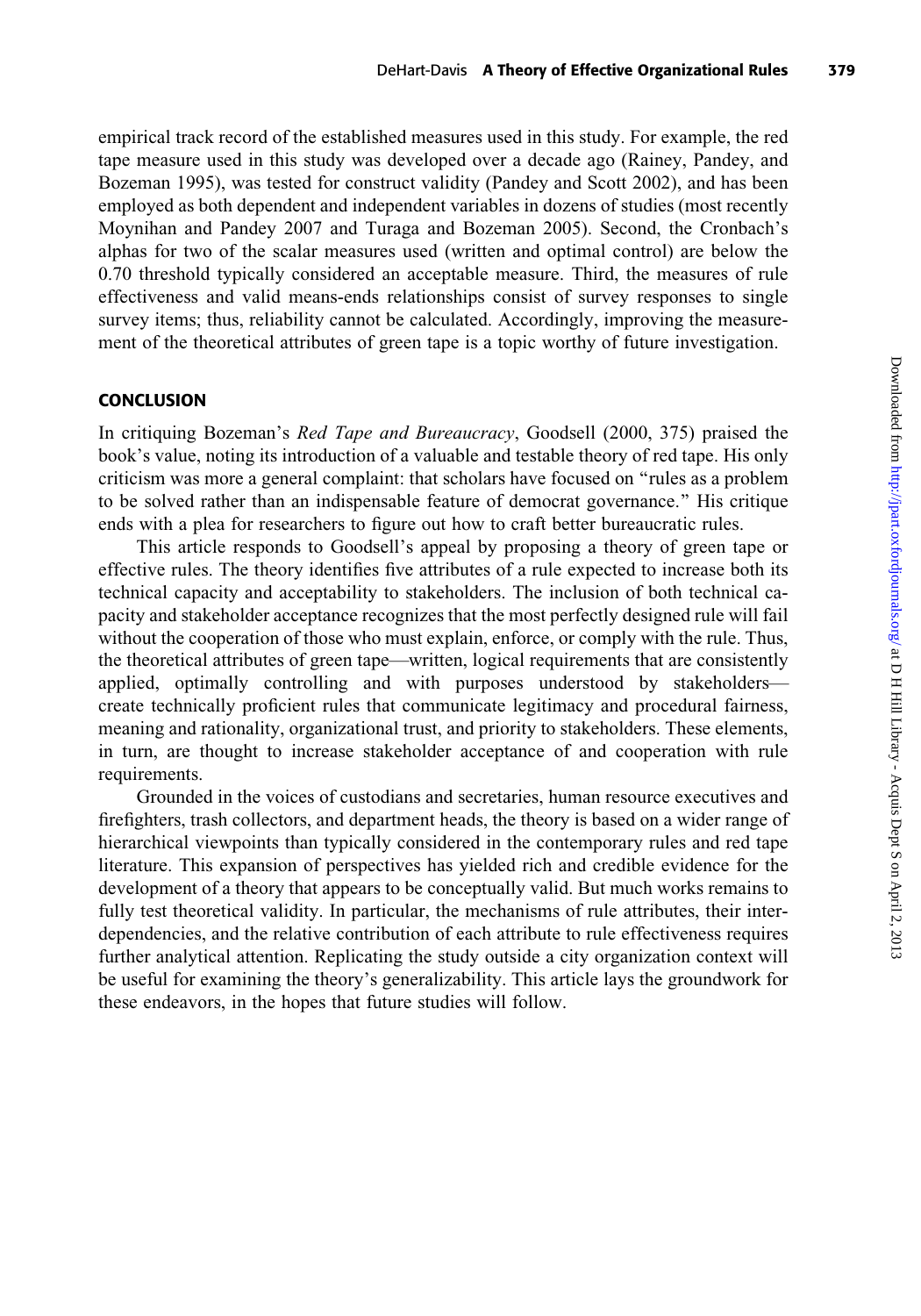## APPENDIX

| Construct                                                       | Survey Item                                                                                                                                                                                                          | Response Set                                                                 | Source                                      | Mean | SD   |
|-----------------------------------------------------------------|----------------------------------------------------------------------------------------------------------------------------------------------------------------------------------------------------------------------|------------------------------------------------------------------------------|---------------------------------------------|------|------|
| Rule<br>effectiveness                                           | The extent to which<br>workplace rules are<br>ineffective to effective                                                                                                                                               | $0 - 4$                                                                      | City<br>employee<br>interviews              | 2.26 | 0.99 |
| Red tape                                                        | If red tape is defined as<br>burdensome administrative<br>policies and procedures<br>that have negative effects<br>on the city's performance,<br>please assess the level of<br>red tape in the city<br>of $\qquad$ : | $0 - 10$                                                                     | Rainey,<br>Pandey, and<br>Bozeman<br>(1995) | 6.01 | 2.46 |
| Written<br>(summative<br>scale,                                 | The extent to which<br>workplace rules are<br>unwritten to written                                                                                                                                                   | $0 - 4$                                                                      | Interview<br>data                           | 2.74 | 1.14 |
| Cronbach's<br>Alpha = $0.61$ )                                  | Problematic nature of<br>unwritten rules (reversed)                                                                                                                                                                  | $0 =$ Major Problem<br>$1 =$ Somewhat<br>a Problem<br>$2 = Not$ a Problem    | Interview<br>data                           | 1.20 | 0.72 |
|                                                                 | Whatever situation arises,<br>my department has<br>written policies and<br>procedures to follow.                                                                                                                     | $0 =$ Strongly<br>Disagree to<br>$3 =$ Strongly<br>Agree                     | Aiken and<br>Haige<br>(1966)                | 1.55 | 0.82 |
| Valid<br>means-ends<br>relationships                            | Problematic nature of<br>rules that fail to<br>serve their intended<br>purposes (reversed)                                                                                                                           | $0 =$ Major Problem<br>$1 =$ Somewhat<br>a Problem<br>$2 = Not a$<br>Problem | Adapted from<br>Bozeman<br>(2000)           | 1.28 | 0.65 |
| Consistent<br>application<br>(summative<br>scale,<br>Cronbach's | Problematic nature of<br>rules enforced<br>unevenly across<br>department                                                                                                                                             | $0 =$ Major Problem<br>$1 =$ Somewhat<br>a Problem<br>$2 = Not a$<br>Problem | Interview<br>data                           | 0.92 | 0.73 |
| Alpha = $0.79$ )                                                | Problematic nature of<br>enforced unevenly<br>across department<br>employees                                                                                                                                         | $0 =$ Major Problem<br>$1 =$ Somewhat<br>a Problem<br>$2 = Not a$<br>Problem | Interview<br>data                           | 1.03 | 0.79 |
|                                                                 | The extent to which<br>workplace rules are<br>inconsistently<br>applied to consistently<br>applied                                                                                                                   | $0 - 4$                                                                      | Interview<br>data                           | 2.03 | 1.20 |
|                                                                 | The extent to which<br>workplace rules are<br>applied to some<br>employees to applied<br>to all employees                                                                                                            | $0 - 4$                                                                      | Interview<br>data                           | 1.99 | 1.35 |

Green Tape, Rule Effectiveness, and Red Tape Measures

Continued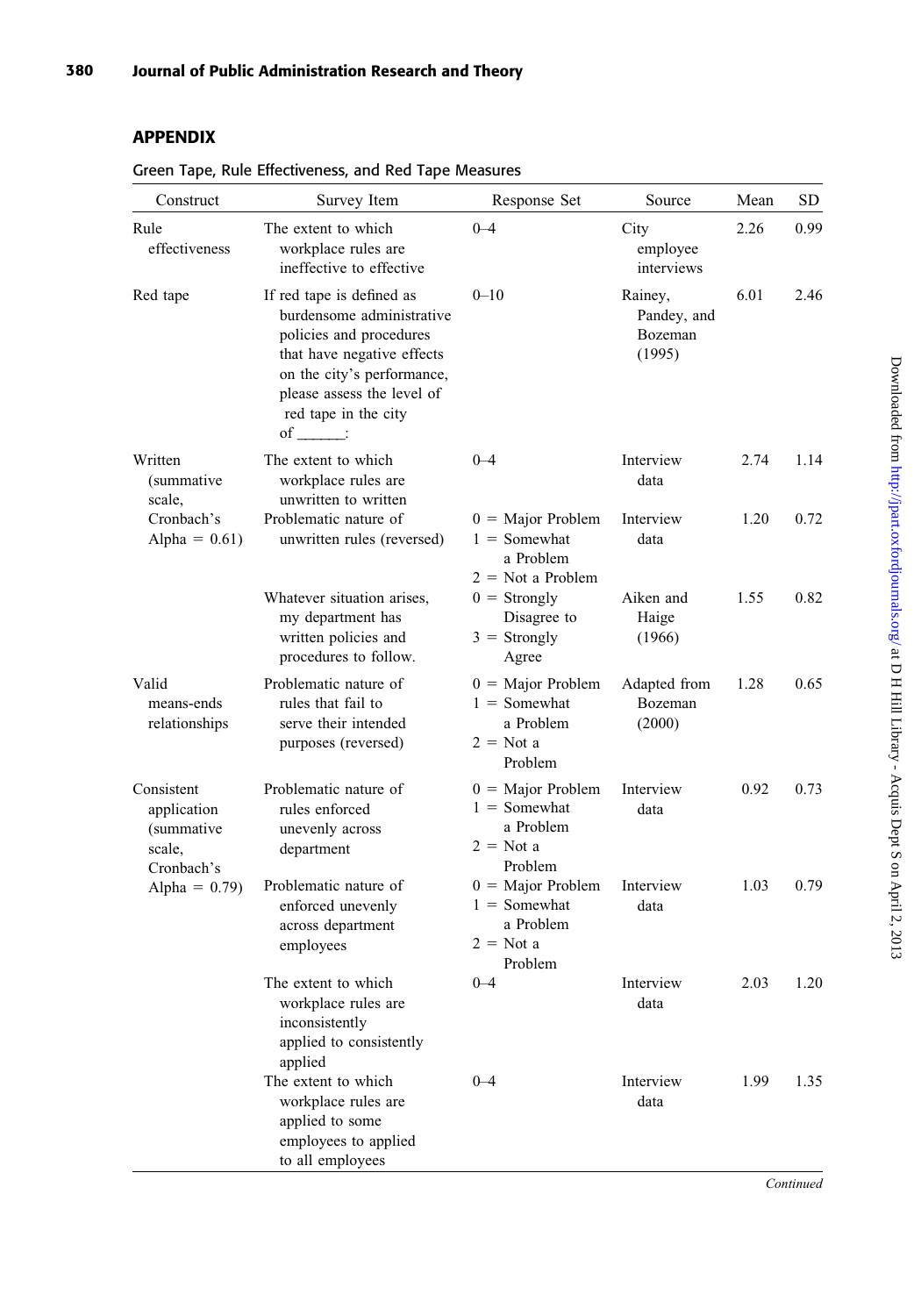| Construct                                              | Survey Item                                                                        | Response Set                                                              | Source            | Mean | SD.  |
|--------------------------------------------------------|------------------------------------------------------------------------------------|---------------------------------------------------------------------------|-------------------|------|------|
| Optimal control<br>(summative)<br>scale,<br>Cronbach's | Problematic nature<br>of burdensome<br>departmental<br>rules                       | $0 =$ Major Problem<br>$1 =$ Somewhat<br>a Problem<br>$2 =$ Not a Problem | Interview<br>data | 1.44 | 0.63 |
| Alpha = $0.65$ )                                       | Problematic nature of<br>unnecessary<br>departmental<br>rules                      | $0 =$ Major Problem<br>$1 =$ Somewhat<br>a Problem<br>$2 =$ Not a Problem | Interview<br>data | 1.37 | 0.64 |
|                                                        | The extent to which<br>workplace rules are<br>unreasonable to<br>reasonable        | $0 - 4$                                                                   | Interview<br>data | 2.56 | 0.97 |
| Understood<br>purposes<br>(summative)                  | The extent to which<br>workplace rules are<br>unclear to clear                     | $0 - 4$                                                                   | Interview<br>data | 2.49 | 1.06 |
| scale,<br>Cronbach's<br>Alpha = $0.73$ )               | The extent to which workplace<br>rules are not understandable<br>to understandable | $0 - 4$                                                                   | Interview<br>data | 2.46 | 0.98 |
|                                                        | For the most part, the policies<br>and procedures in my<br>department make sense   | $0 =$ Strongly<br>Disagree to<br>$3 =$ Strongly<br>Agree                  | Interview<br>data | 1.87 | 0.84 |

#### APPENDIX (continued)

#### REFERENCES

- Adler, Paul S., and Bryan Borys. 1996. Two types of bureaucracy: Enabling and coercive. Administrative Science Quarterly 41:61–89.
- Agarwal, S. 1993. Influence of formalization on role stress, organizational commitment, and work alienation of salespersons—A cross-national comparative-study. Journal of International Business Studies 24:715–39.
- Aiken, Michael, and Jerald Hage. 1966. Organizational alienation: A comparative analysis. American Sociological Review 31:497–507.
- Argyris, Chris. 1964. Integrating the individual and the organization. New York, NY: John Wiley and Sons.
- Ashforth, Blake E., and Barrie W. Gibbs. 1990. The double-edge of organizational legitimation. Organization Science 1:177–94.
- Axelrod, Robert M. 1986. An evolutionary approach to norms. The American political science review 80(4).
- Bacharach, Michael, Gerardo A. Guerra, and Daniel John Zizzo. 2001. Is trust self-fulfilling? An experimental study. Economics Series Working Papers 076, Department of Economics, Univ. of Oxford.
- Barakat, Halim. 1969. Alienation: A process of encounter between utopia and reality. The British Journal of Sociology 20:1–10.

Barnard, Chester. 1938. Functions of the executive. Cambridge, MA: Harvard Univ. Press.

- Barrett-Howard, Edith, and Tom R. Tyler. 1986. Procedural justice as a criterion in allocation decisions. Journal of Personality and Social Psychology 50:296–304.
- Berger, Peter L., Brigitte Berger, and Hansfried Kellner. 1973. The homeless mind; modernization and consciousness. New York, NY: Random House.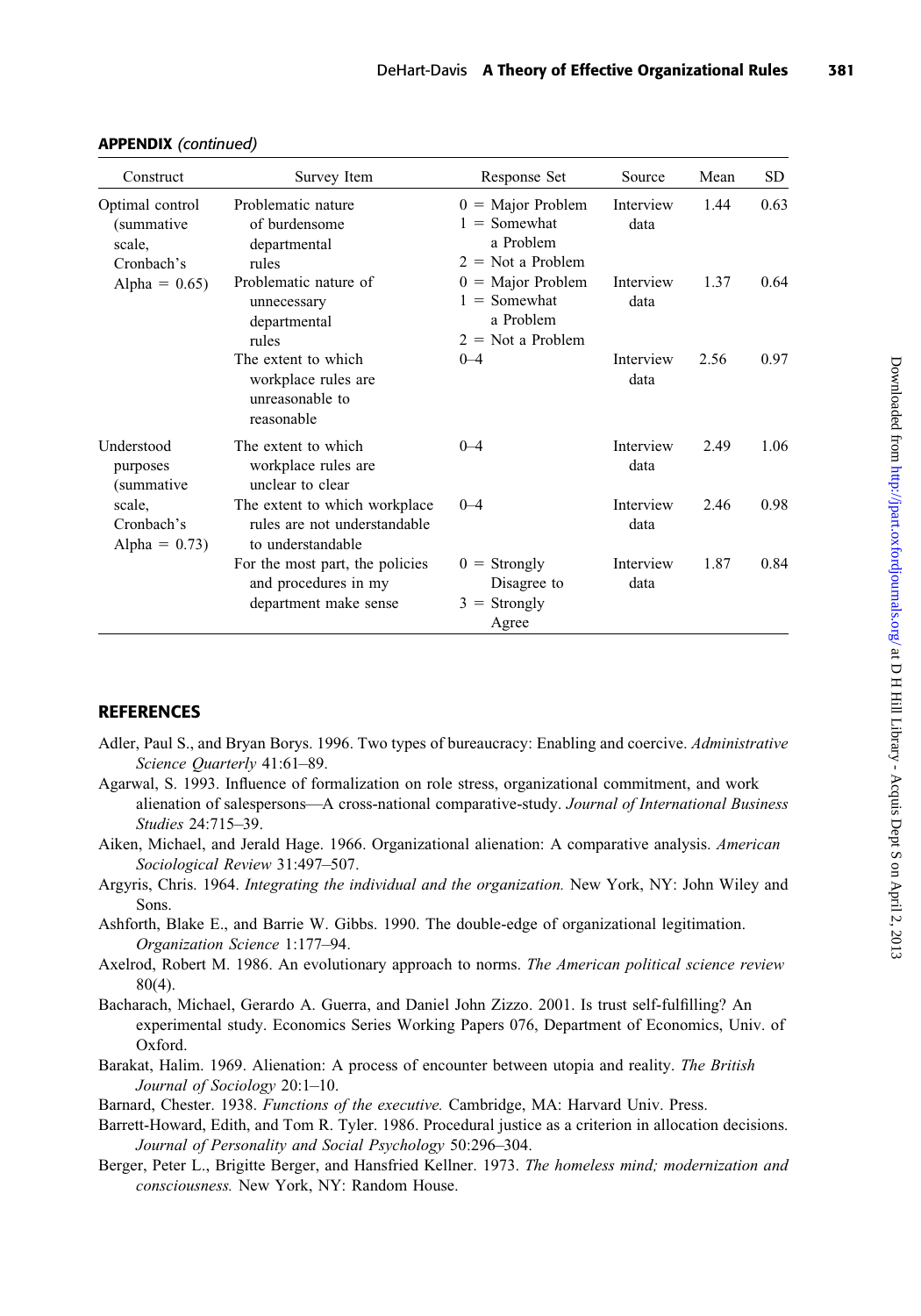#### 382 Journal of Public Administration Research and Theory

Bozeman, Barry. 1993. A theory of government red tape. Journal of Public Administration Research and Theory 3:273–303.

-. 2000. Bureaucracy and red tape. Upper Saddle River, NJ: Prentice Hall.

- Bozeman, B., and P. Scott. 1996. Bureaucratic red tape and formalization: Untangling conceptual knots. American Review of Public Administration 26:1–17.
- Braithwaite, John, and Toni Makkai. 1994. Trust and compliance. *Policing and Society* 4:1–12.
- Braxton, John M. 1993. Deviancy from the norms of science: The effects of anomie and alienation in the academic profession. Research in Higher Education 34:213–28.
- Brehm, John, and Scott Gates. 1997. Working, shirking, and sabotage: Bureaucratic response to a democratic public. Ann Arbor, MI: Univ. of Michigan Press.
- Bretschneider, Stuart I., and Barry Bozeman. 1995. Understanding red tape and bureaucratic delays. In The enduring challenges of public management: Surviving and excelling in a changing world, ed. A. Halachmi and G. Bouckaert. San Francisco, CA: Jossey-Bass.
- Brown, Don W. 1974. Cognitive development and willingness to comply with law. American Journal of Political Science 18:583–94.
- Cohen-Charash, Yochi, and Paul E. Spector. 2001. The role of justice in organizations: A meta-analysis. Organizational Behavior and Human Decision Processes 86:278–321.
- Colquitt, Jason A., and Christine L. Jackson. 2006. Justice in teams: The context sensitivity of justice rules across individual and team contexts. Journal of Applied Social Psychology 36:868–99.
- De Cremer, David, and Tom R. Tyler. 2005. Managing group behavior: The interplay between procedural justice, sense of self, and cooperation. Advances in Experimental Social Psychology 37:151–218.
- DeHart-Davis, Leisha, and S. K. Pandey. 2005. Red tape and public employees: Does perceived rule dysfunction alienate managers? Journal of Public Administration Research and Theory 15:133–48.
- Dekker, Henri C. 2004. Control of inter-organizational relationships: Evidence on appropriation concerns and coordination requirements. Accounting, Organizations and Society 29:27–49.
- Denhardt, Robert B. 1993. The pursuit of significance. Belmont, CA: Wadsworth.
- Dilulio, John J., Gerald Garvey, and Donald F. Kettl. 1993. Improving government performance: An owner's manual. Washington, DC: Brookings Institution Press.
- Dornbusch, Sanford M., and W. Richard Scott. 1975. Evaluation and the exercise of authority, The Jossey-Bass behavioral science series. San Francisco, CA: Jossey-Bass Publishers.
- Erikson, Kai. 1986. On work and alienation. American Sociological Review 51:1–8.
- Falk, Armin, and Michael Kosfeld. 2004. The hidden cost of control. Working Paper Series, Institute for Empirical Research in Economics, Univ. of Zurich.
- Feldman, Daniel C. 1984. The Development and Enforcement of Group Norms. The Academy of Management Review 9 (1):47–53.
- Follett, Mary Parker. 1924. The creative experience. New York, NY: Longmans, Green.
- Ford, Rebecca, and Cathryn Johnson. 1998. The perception of power: Dependence and legitimacy in conflict. Social Psychology Quarterly 61:16-32.
- Frey, Bruno S. 1993. Does monitoring increase work effort? The rivalry with trust and loyalty. Economic Inquiry 31:663(8).
- Friedland, Nehemia, John Thibaut, and Laurens Walker. 1973. Some determinants of the violation of rules. Journal of Applied Social Psychology 3:103–18.
- Glaser, Barney G., and Anselm L. Strauss. 1999. The discovery of grounded theory: strategies for qualitative research. New Brunswick, NJ: AldineTransaction.
- Goodsell, Charles T. 2000. Red Tape and a theory of bureaucratic rules. Public Administration Review 60 (4):373–5.
- Gouldner, Alvin W. 1954. Patterns of industrial bureaucracy. Glencoe, IL: Free Press.
- Graham, Cole Blease, Jr., and Steven W. Hays. 1986. Managing the public organization. Washington, DC: Congressional Quarterly.
- Graham, Pauline. 1995. Mary Parker Follett–prophet of management: A celebration of writings from the 1920s. Boston, MA: Harvard Business School Press.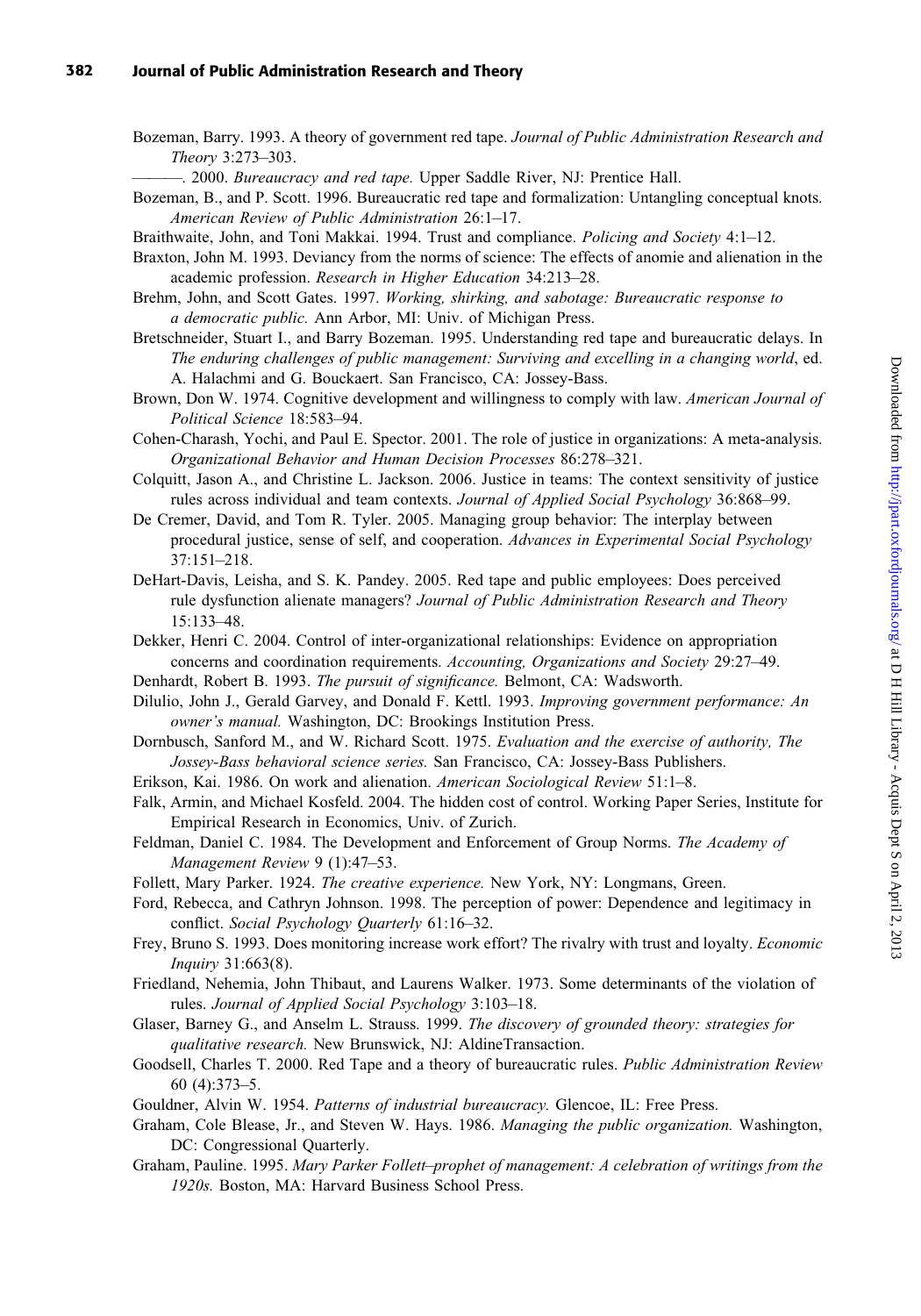- Greenberg, Jerald. 1986. Determinants of perceived fairness of performance evaluations. Journal of Applied Psychology 71:340–42.
- Greene, Charles N. 1978. Identification modes of professionals: Relationship with formalization, role strain, and alienation. Academy of Management Journal 21:486–92.
- Guerra, Gerardo A., and Daniel John Zizzo. 2004. Trust responsiveness and beliefs. Journal of Economic Behavior and Organization 55:25–30.
- Herzberg, Frederick. 1966. *Work and the nature of man*. New York, NY: World Publishing.
- Hummel, Ralph P. 1994. The bureaucratic experience: A critique of life in the modern organization, 4th ed. New York, NY: St Martin's.
- Jackson, Susan E., and Randall S. Schuler. 1985. A meta-analysis and conceptual critique of research on role conflict and role ambiguity in work settings. Organizational Behavior and Human Decision Processes 36:16–78.
- Kanungo, Rabindra N. 1979. The concepts of alienation and involvement revisited. *Psychological* Bulletin 86:119–38.
- Kim, W. Chan, and Renee A. Mauborgne. 1991. Implementing global strategies: The role of procedural justice. Strategic Management Journal 12:125–43.

———. 1993. Procedural justice, attitudes, and subsidiary top management compliance with multinationals' corporate strategic decisions. Academy of Management Journal 36:502–26.

- Landau, Martin, and Russell Stout Jr. 1979. To manage is not to control: Or the folly of type II errors. Public Administration Review 39:148–56.
- Leventhal, G. S. 1980. What should be done with equity theory. In Social exchange: Advances in theory and research, ed. K. Gergen, M. S. Greenberg, and R. H. Willis. New York, NY: Plenum Press.
- Maynard-Moody, Steven, and Michael Musheno. 2003. Cops, teachers, counselors: Stories from the front lines of public service. Ann Arbor, MI: Univ. of Michigan Press.
- Mayo, Elton. 1933. The human problems of an industrial civilization. New York, NY: Macmillan.
- McGregor, Douglas. 1960. The human side of enterprise. New York, NY: McGraw Hill Book.
- Meyer, John W., and Brian Rowan. 1977. Institutionalized organizations: Formal structure as myth and ceremony. American Journal of Sociology 83:340–63.
- Michaels, Ronald E., William L. Cron, Alan J. Dubinsky, and Erich A. Joachimsthaler. 1988. Influence of formalization on the organizational commitment and work alienation of salespeople and industrial buyers. Journal of Marketing Research 25:376–83.
- Moynihan, Donald P., and Sanjay K. Pandey. 2007. The role of organizations in fostering public service motivation. Public Administration Review 67 (1):40–53.
- Murphy, K. 2004. Procedural justice, emotions and compliance. Australian Journal of Psychology 56:83–83.
- Organ, Dennis W., and Charles N. Greene. 1981. The effects of formalization on professional involvement: A compensatory process approach. Administrative Science Quarterly 26:237–52.
- Osborne, David, and Ted Gaebler. 1992. Reinventing government: How the entrepreneurial spirit is transforming the public sector from schoolhouse to statehouse, city hall to the pentagon. Reading, MA: Addison-Wesley.
- Ouchi, William G. 1980. Markets, Bureaucracies, and Clans. Administrative Science Quarterly 25 (1):129–41.
- Pandey, Sanjay K., and Patrick G. Scott. 2002. Red tape: A review and assessment of concepts and measures. Journal of Public Administration Research and Theory 12:553–80.
- Pettit, Philip. 1995. The cunning of trust. Philosophy and Public Affairs 24:202-25.
- Podsakoff, Philip M., Larry J. Williams, and William D. Todor. 1986. Effects of organizational formalization on alienation among professionals and nonprofessionals. Academy of Management Journal 29:820–31.
- Pugh, D. S., D. J. Hickson, C. R. Hinings, and C. Turner. 1968. Dimensions of organizational structure. Administrative Science Quarterly 13:65–105.
- Rainey, Hal G., and Barry Bozeman. 2000. Comparing public and private organizations: Empirical research and the power of the a priori. Journal of Public Administration Research and Theory 10:447–70.